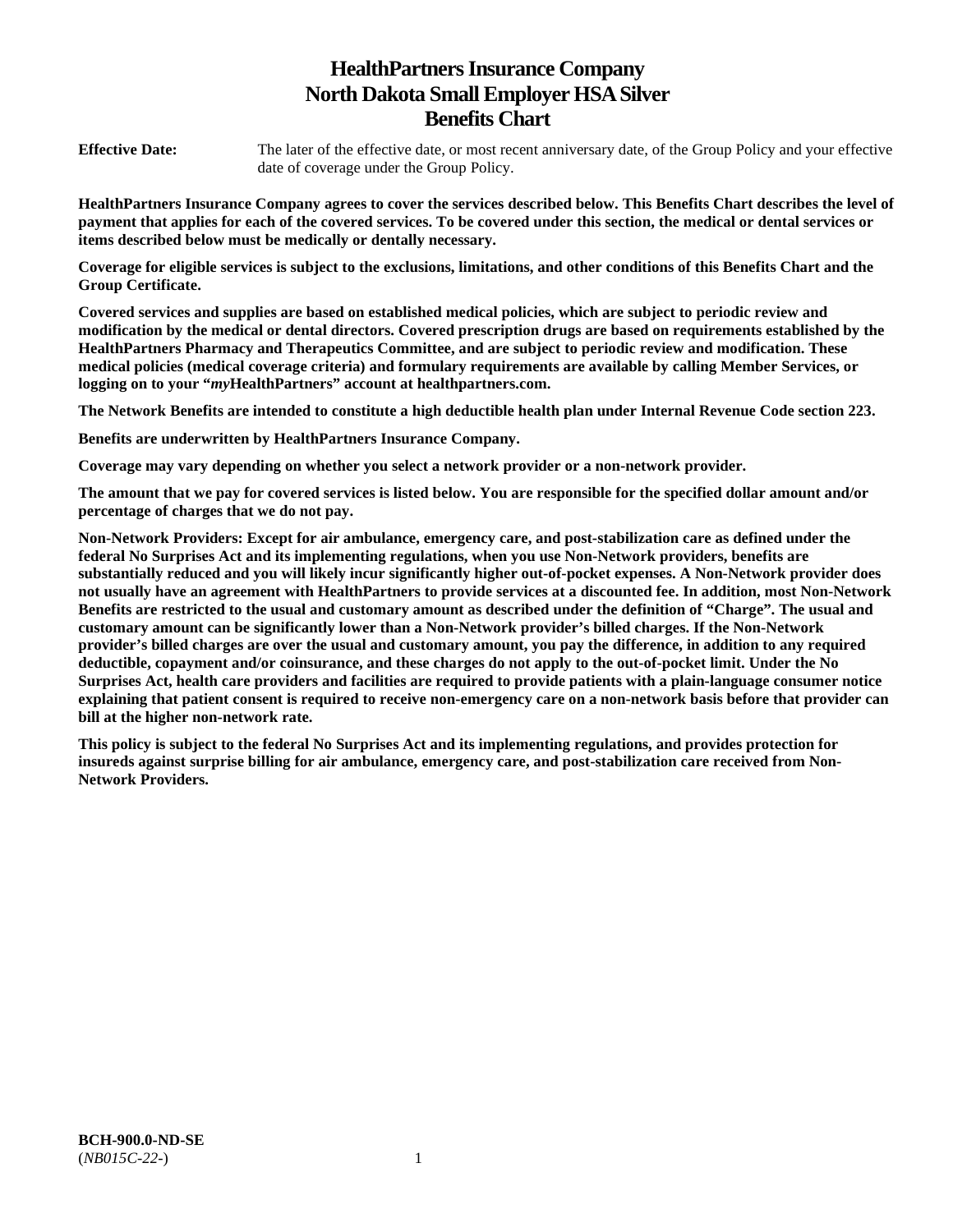# **These definitions apply to this Benefits Chart. They also apply to the Group Certificate.**

| <b>Biosimilar Drug:</b> | A prescription drug, approved by the Food and Drug Administration (FDA), that the FDA has<br>determined is biosimilar to and interchangeable with a biological brand name drug. Biosimilar drugs<br>are not considered generic drugs and are not covered under the generic drug benefit.                                                                                                                                                                                                                                                                                                                                        |
|-------------------------|---------------------------------------------------------------------------------------------------------------------------------------------------------------------------------------------------------------------------------------------------------------------------------------------------------------------------------------------------------------------------------------------------------------------------------------------------------------------------------------------------------------------------------------------------------------------------------------------------------------------------------|
| <b>Brand Name Drug:</b> | A prescription drug, approved by the Food and Drug Administration (FDA), that is manufactured,<br>sold, or licensed for sale under a trademark by the pharmaceutical company that originally researched<br>and developed the drug. Brand name drugs have the same active-ingredient formula as the generic<br>version of the drug. However, generic drugs are manufactured and sold by other drug manufacturers<br>and are generally not available until after the patent on the brand name drug has expired. A few brand<br>name drugs may be covered at the generic drug benefit level if this is indicated on the formulary. |
| <b>Calendar Year:</b>   | This is the 12-month period beginning 12:01 A.M. Central Time, on January 1, and ending 12:01 A.M. Central<br>Time of the next following December 31.                                                                                                                                                                                                                                                                                                                                                                                                                                                                           |
| <b>Charge:</b>          | For covered services delivered by participating network providers, is the provider's discounted charge<br>for a given medical/surgical service, procedure or item.                                                                                                                                                                                                                                                                                                                                                                                                                                                              |
|                         | For covered services delivered by Non-Network providers, a contracted rate may apply if such<br>arrangement is available to HealthPartners.                                                                                                                                                                                                                                                                                                                                                                                                                                                                                     |
|                         | For the Usual and Customary Charge for covered services delivered by non-network providers, our<br>payment is calculated using one of the following options to be determined at HealthPartners'<br>discretion: 1) a percentage of the Medicare fee schedule; 2) a comparable schedule if the service is not<br>on the Medicare fee schedule; or 3) a commercially reasonable rate for such service.                                                                                                                                                                                                                             |
|                         | The Usual and Customary Charge is the maximum amount allowed that we consider in the calculation<br>of the payment of charges incurred for certain covered services. You must pay for any charges above<br>the usual and customary charge, and they do not apply to the out-of-pocket limit.                                                                                                                                                                                                                                                                                                                                    |
|                         | A charge is incurred for covered ambulatory medical and surgical services, on the date the service or<br>item is provided. A charge is incurred for covered inpatient services, on the date of admission to a<br>hospital. To be covered, a charge must be incurred on or after your effective date and on or before the<br>termination date.                                                                                                                                                                                                                                                                                   |
|                         | Copayment/Coinsurance: The specified dollar amount, or percentage, of charges incurred for covered services, which we do not<br>pay, but which you must pay, each time you receive certain medical services, procedures or items.<br>Our payment for those covered services or items begins after the copayment or coinsurance is<br>satisfied. Covered services or items requiring a copayment or coinsurance are specified in this<br>Benefits Chart.                                                                                                                                                                         |
|                         | For services provided by a network provider:                                                                                                                                                                                                                                                                                                                                                                                                                                                                                                                                                                                    |
|                         | An amount which is listed as a flat dollar copayment is applied to a network provider's discounted<br>charges for a given service. However, if the network provider's discounted charge for a service or<br>item is less than the flat dollar copayment, you will pay the network provider's discounted charge. An<br>amount which is listed as a percentage of charges or coinsurance is based on the network provider's<br>discounted charges, calculated at the time the claim is processed, which may include an agreed upon<br>fee schedule rate for case rate or withhold arrangements.                                   |
|                         | For services provided by a non-network provider:                                                                                                                                                                                                                                                                                                                                                                                                                                                                                                                                                                                |
|                         | Any copayment or coinsurance is applied to the lesser of the provider's charges or the usual and<br>customary charge for a service.                                                                                                                                                                                                                                                                                                                                                                                                                                                                                             |
|                         | A copayment or coinsurance is due at the time a service is provided, or when billed by the provider.<br>The copayment or coinsurance applicable for a scheduled visit with a network provider will be<br>collected for each visit, late cancellation and failed appointment.                                                                                                                                                                                                                                                                                                                                                    |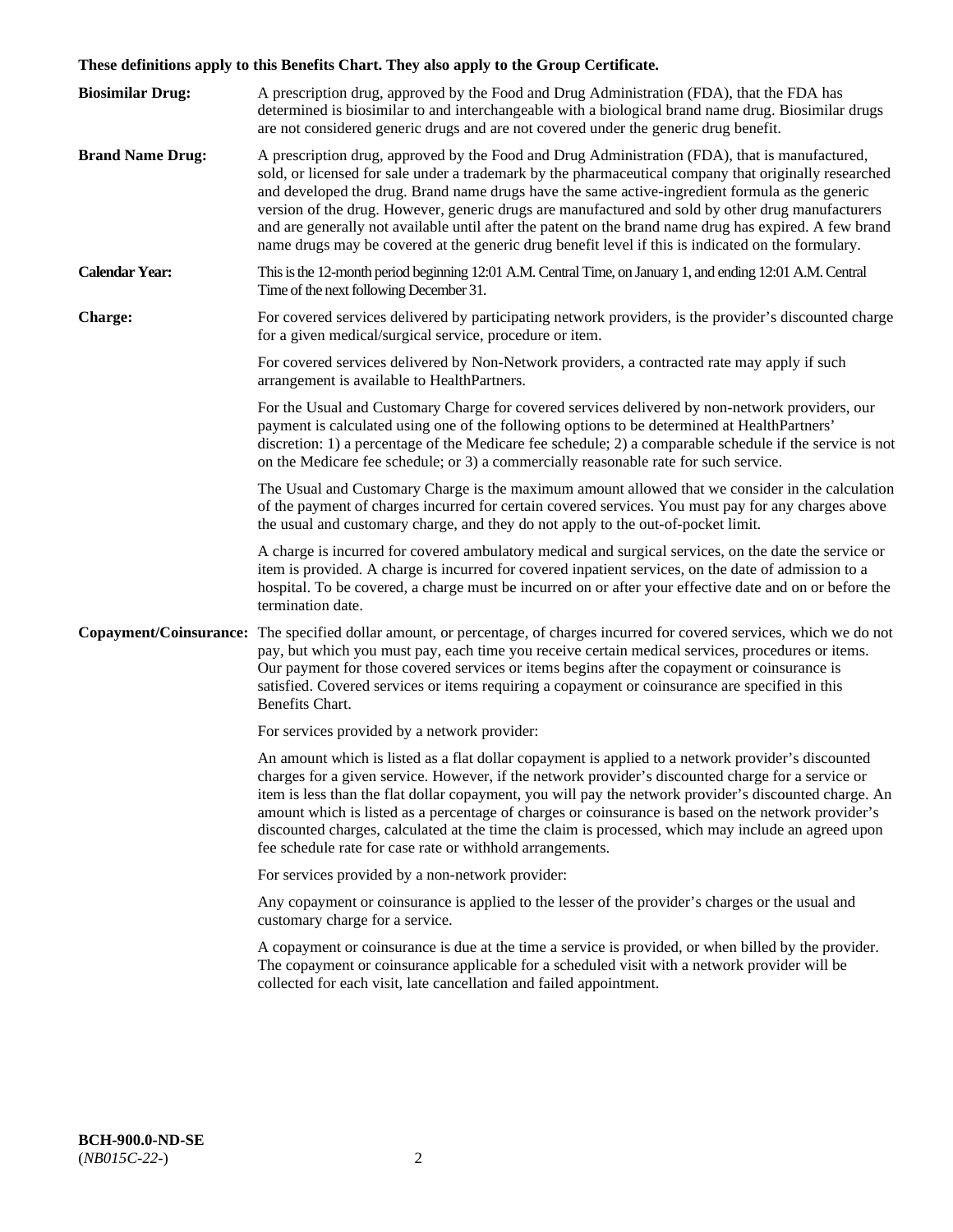| Deductible:                                | The specified dollar amount of charges incurred for covered services, which we do not pay, but an<br>insured or a family has to pay first in a calendar year. Our payment for those services or items begins<br>after the deductible is satisfied. For network providers, the amount of the charges that apply to the<br>deductible are based on the network provider's discounted charges, calculated at the time the claim is<br>processed, which may include an agreed upon fee schedule rate for case rate or withhold<br>arrangements. For non-network providers, the amount of charges that apply to the deductible are the<br>lesser of the provider's charges or the usual and customary charge for a service. |
|--------------------------------------------|------------------------------------------------------------------------------------------------------------------------------------------------------------------------------------------------------------------------------------------------------------------------------------------------------------------------------------------------------------------------------------------------------------------------------------------------------------------------------------------------------------------------------------------------------------------------------------------------------------------------------------------------------------------------------------------------------------------------|
|                                            | Any amounts paid or reimbursed by a third party, including but not limited to: point of service<br>rebates, manufacturer coupons, manufacturer debit cards or other forms of direct reimbursement to an<br>insured for a product or service, will not apply toward the deductible, to the extent permitted under<br>state and federal law.                                                                                                                                                                                                                                                                                                                                                                             |
|                                            | Your plan has an embedded deductible. This means once an insured meets the individual deductible,<br>the plan begins paying benefits for that person. If two or more members of the family meet the family<br>deductible, the plan begins paying benefits for all members of the family, regardless of whether each<br>insured has met the individual deductible. However, an insured may not contribute more than the<br>individual deductible toward the family deductible.                                                                                                                                                                                                                                          |
|                                            | All services are subject to the deductible unless otherwise indicated below in this Benefits Chart.                                                                                                                                                                                                                                                                                                                                                                                                                                                                                                                                                                                                                    |
| <b>Formulary:</b>                          | This is a current list, which may be revised from time to time, of prescription drugs, medications,<br>equipment and supplies covered by us as indicated in this Benefits Chart which are covered at the<br>highest benefit level. Some drugs on the Formulary may require prior authorization to be covered as<br>formulary drugs. The formulary, and information on drugs that require prior authorization, are<br>available by calling Member Services, or logging on to your "myHealthPartners" account at<br>healthpartners.com.                                                                                                                                                                                  |
| <b>Generic Drug:</b>                       | A prescription drug, approved by the Food and Drug Administration (FDA), that the FDA has<br>determined is comparable to a brand name drug product in dosage form, strength, route of<br>administration, quality, intended use and documented bioequivalence. Generally, generic drugs cost<br>less than brand name drugs. Some brand name drugs may be covered at the generic drug benefit level<br>if this is indicated on the formulary.                                                                                                                                                                                                                                                                            |
| <b>Lifetime Maximum</b><br><b>Benefit:</b> | The specified coverage limit actually paid by us for services and/or charges incurred by you for<br>bariatric surgery. Payment of benefits under the Certificate ceases when that lifetime maximum benefit<br>is reached. You have to pay for any subsequent charges.                                                                                                                                                                                                                                                                                                                                                                                                                                                  |
| <b>Non-Formulary Drug:</b>                 | This is a prescription drug, approved by the Food and Drug Administration (FDA), that is not on the<br>formulary, is medically necessary and is not investigative or otherwise excluded under the Certificate.                                                                                                                                                                                                                                                                                                                                                                                                                                                                                                         |
|                                            | Out-of-Pocket Expenses: You pay the specified copayments/coinsurance and deductibles applicable for particular services,<br>subject to the out-of-pocket limit described below. These amounts are in addition to the monthly<br>premium payments.                                                                                                                                                                                                                                                                                                                                                                                                                                                                      |
| <b>Out-of-Pocket Limit:</b>                | You pay the copayments/coinsurance and deductibles for covered services, to the individual or family<br>out-of-pocket limit. Thereafter we cover 100% of charges incurred for all other covered services, for<br>the rest of the calendar year. You pay amounts greater than the out-of-pocket limit if you exceed any<br>Lifetime Maximum Benefit, or visit or day limits.                                                                                                                                                                                                                                                                                                                                            |
|                                            | Non-Network Benefits above the usual and customary charge (see definition of charge above) do not<br>apply to the out-of-pocket limit.                                                                                                                                                                                                                                                                                                                                                                                                                                                                                                                                                                                 |
|                                            | Non-Network Benefits for transplant surgery and bariatric surgery do not apply to the out-of-pocket<br>limit.                                                                                                                                                                                                                                                                                                                                                                                                                                                                                                                                                                                                          |
|                                            | Any amounts paid or reimbursed by a third party, including but not limited to: point of service<br>rebates, manufacturer coupons, manufacturer debit cards or other forms of direct reimbursement to an<br>insured for a product or service, will not apply as an out of pocket expense, to the extent permitted<br>under state and federal law.                                                                                                                                                                                                                                                                                                                                                                       |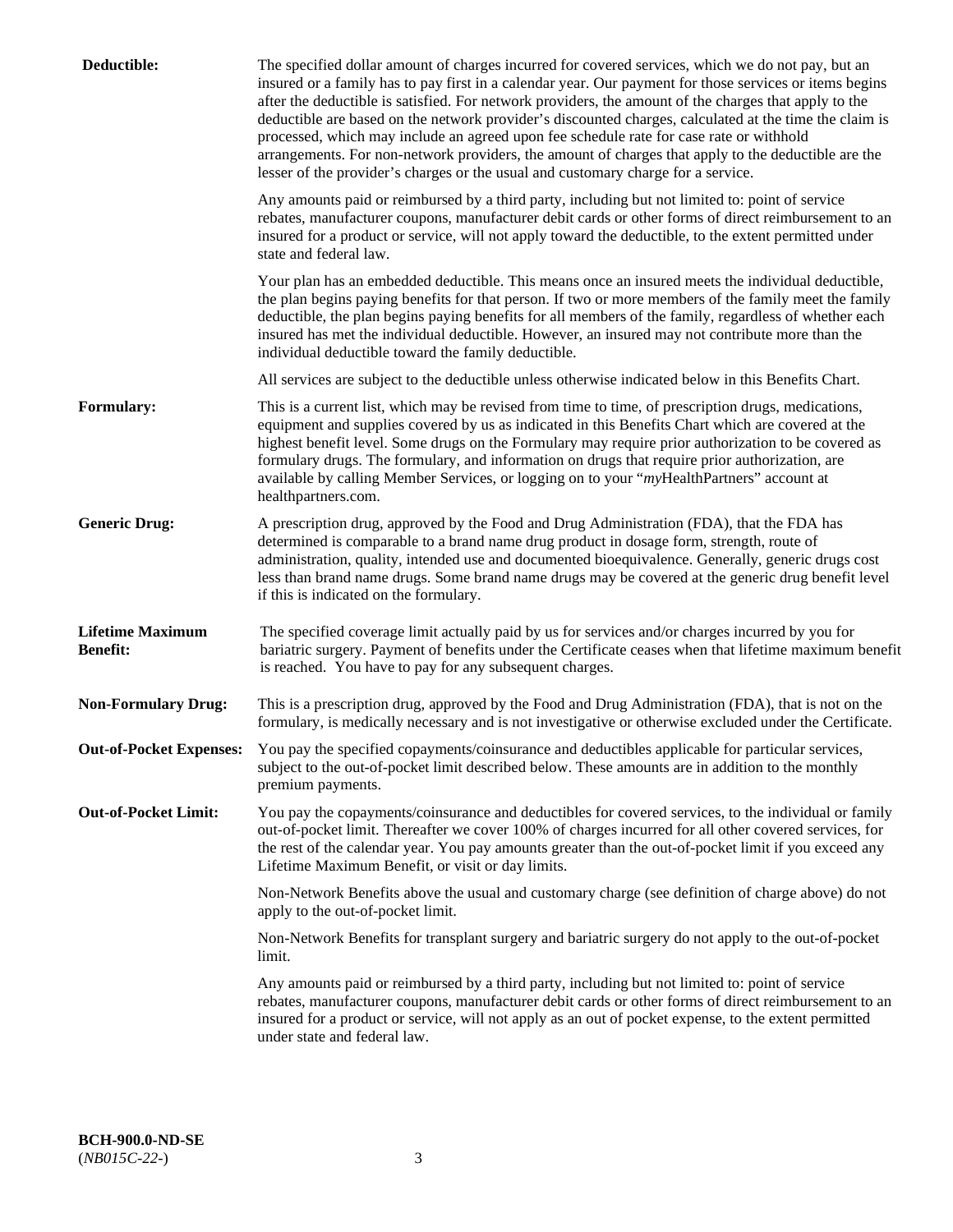|                              | You are responsible to keep track of the out-of-pocket expenses. Contact our Member Services<br>Department for assistance in determining the amount paid by the enrollee for specific eligible services<br>received. Claims for reimbursement under the out-of-pocket limit provisions are subject to the same<br>time limits and provisions described under the "Claims Provisions" section of the Certificate.                                                                                                                   |
|------------------------------|------------------------------------------------------------------------------------------------------------------------------------------------------------------------------------------------------------------------------------------------------------------------------------------------------------------------------------------------------------------------------------------------------------------------------------------------------------------------------------------------------------------------------------|
| <b>Preventive Drug List:</b> | This is a current list, which may be revised from time to time, of certain formulary preventive<br>prescription drugs and certain diabetic supplies, covered under the Plan as indicated in this Benefits<br>Chart. The Preventive Drug List is available by logging onto your "myHealthPartners" account at<br>healthpartners.com or by calling Member Services.                                                                                                                                                                  |
| <b>Specialty Drug List:</b>  | This is a current list, which may be revised from time to time, of prescription drugs, medications,<br>equipment and supplies, which are typically bio-pharmaceuticals. The purpose of a specialty drug list<br>is to facilitate enhanced monitoring of complex therapies used to treat specific conditions. Specialty<br>drugs are covered by us as indicated in this Benefits Chart. The specialty drug list is available by<br>calling Member Services, or logging on to your "myHealthPartners" account at healthpartners.com. |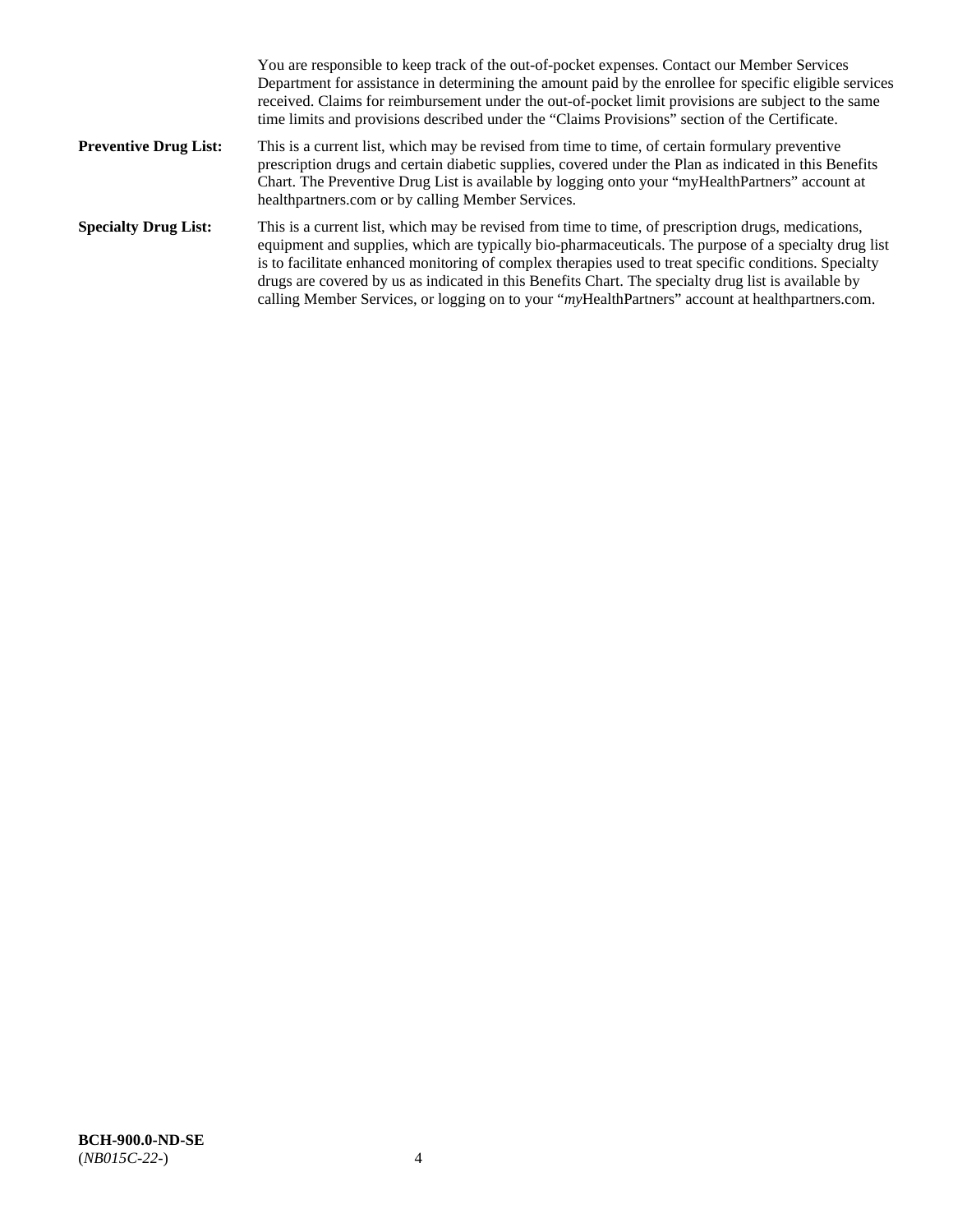# **DEDUCTIBLES AND OUT-OF-POCKET LIMITS**

### **Individual Calendar Year Deductible**

| <b>Network Benefits</b> | <b>Non-Network Benefits</b> |
|-------------------------|-----------------------------|
| \$4,500                 | \$10,000                    |

### **Family Calendar Year Deductible**

| <b>Network Benefits</b> | <b>Non-Network Benefits</b> |
|-------------------------|-----------------------------|
| \$9,000                 | \$20,000                    |

A separate deductible must be satisfied under the Network Benefits and Non-Network Benefits.

Your plan has an embedded deductible. This means once an insured meets the individual deductible, the plan begins paying benefits for that person. If two or more members of the family meet the family deductible, the plan begins paying benefits for all members of the family, regardless of whether each insured has met the individual deductible. However, an insured may not contribute more than the individual deductible toward the family deductible.

Any amounts paid or reimbursed by a third party, including but not limited to: point of service rebates, manufacturer coupons, manufacturer debit cards or other forms of direct reimbursement to an insured for a product or service, will not apply toward the deductible, to the extent permitted under state and federal law.

### **Individual Calendar Year Out-of-Pocket Limit**

| <b>Network Benefits</b> | <b>Non-Network Benefits</b> |
|-------------------------|-----------------------------|
| \$4,800                 | \$30,000                    |

### **Family Calendar Year Out-of-Pocket Limit**

| <b>Network Benefits</b> | <b>Non-Network Benefits</b> |
|-------------------------|-----------------------------|
| \$9,600                 | \$60,000                    |

A separate Out-of-Pocket Limit must be satisfied under the Network Benefits and Non-Network Benefits.

Non-Network Benefits above the usual and customary charge will not apply toward the individual or family Out-of-Pocket Limit.

Non-Network Benefits for transplant surgery and bariatric surgery do not apply to the out-of-pocket limit.

Any amounts paid or reimbursed by a third party, including but not limited to: point of service rebates, manufacturer coupons, manufacturer debit cards or other forms of direct reimbursement to an insured for a product or service, will not apply as an out of pocket expense, to the extent permitted under state and federal law.

#### **Lifetime maximum benefit for bariatric surgery**

| <b>Network Benefits</b> | <b>Non-Network Benefits</b> |
|-------------------------|-----------------------------|
| Inlimited.              | \$5,000                     |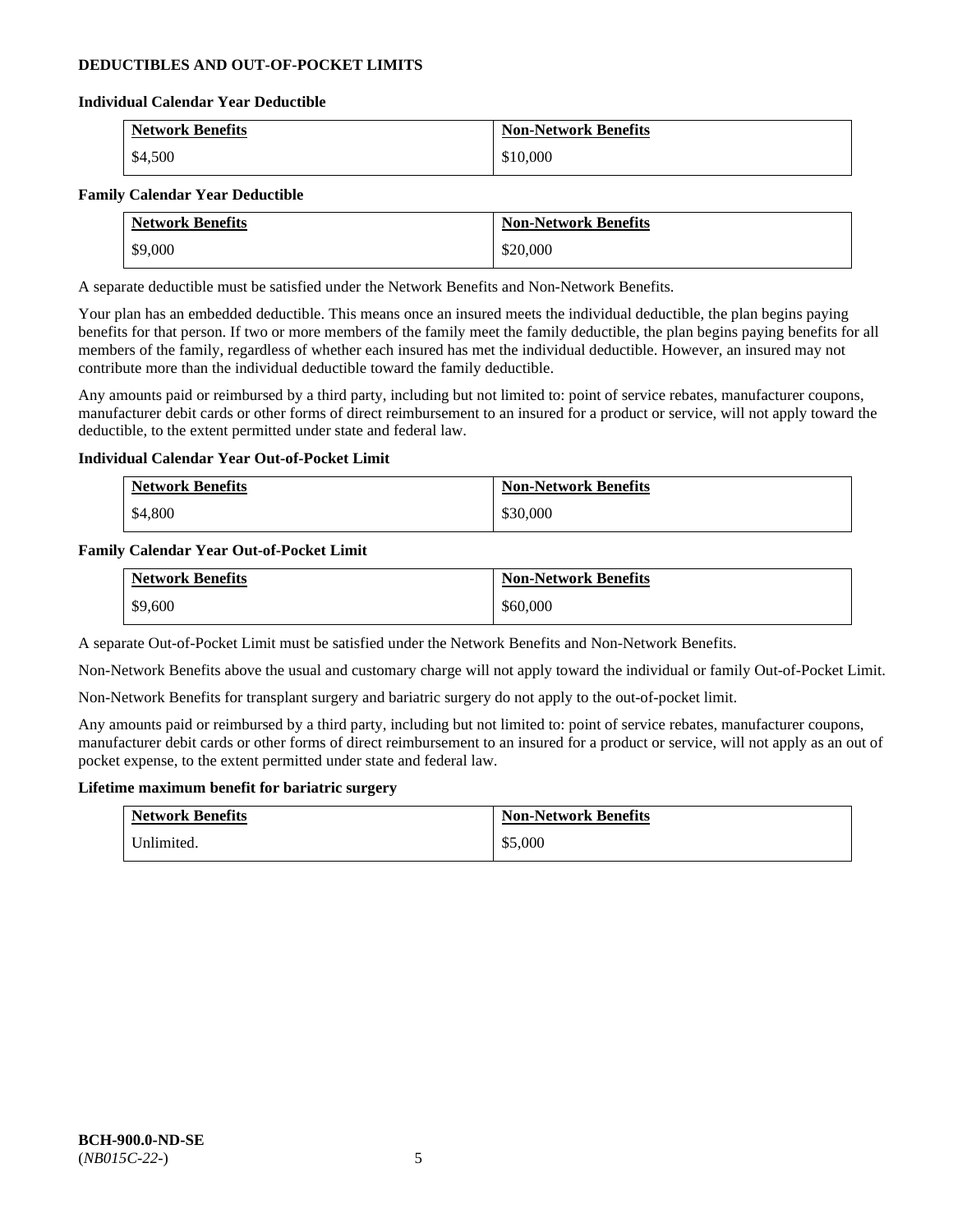# **AMBULANCE AND MEDICAL TRANSPORTATION**

# **Covered Services:**

We cover ambulance and medical transportation for medical emergencies.

We also cover medically necessary, non-emergency ground and air medical transportation if it meets our medical coverage criteria. Under the No Surprises Act, non-network health care providers and facilities are required to provide patients with a plain-language consumer notice explaining that patient consent is required to receive non-emergency before that provider can bill at the higher non-network rate.

Covered services and supplies are based on established medical policies, which are subject to periodic review and modification by the medical or dental directors. These medical policies (medical coverage criteria) and applicable prior authorization requirements are available by calling Member Services, or logging on to your "*my*HealthPartners" account a[t healthpartners.com.](http://www.healthpartners.com/)

### **Ambulance and medical transportation (other than non-emergency air ambulance transportation)**

| <b>Network Benefits</b>       | <b>Non-Network Benefits</b> |
|-------------------------------|-----------------------------|
| 100% of the charges incurred. | See Network Benefits.       |

#### **Non-emergency air ambulance transportation**

| <b>Network Benefits</b>       | <b>Non-Network Benefits</b> |
|-------------------------------|-----------------------------|
| 100% of the charges incurred. | See Network Benefits.       |

For Non-Network air ambulance service providers, the eligible charges are limited to the average HealthPartners reimbursement rate for Network air ambulance service providers licensed by the state of North Dakota.

### **Not Covered:**

• See "Services Not Covered" in the Group Certificate.

# **BEHAVIORAL HEALTH SERVICES**

#### **Covered Services:**

Covered services are based on established medical policies, which are subject to periodic review and modification by the medical directors. These medical policies (medical coverage criteria) are available by calling Member Services, or logging on to your "*my*HealthPartners" account at [healthpartners.com.](http://healthpartners.com/)

### **Mental health services**

We cover services for mental health diagnoses as described in the Diagnostic and Statistical Manual of Mental Disorders – Fifth Edition (DSM-5) (most recent edition).

**Outpatient services, including intensive outpatient and day treatment services:** We cover medically necessary outpatient professional mental health services for evaluation, crisis intervention, and treatment of mental health disorders.

A comprehensive diagnostic assessment will be used as the basis for a determination by a mental health professional, concerning the appropriate treatment and the extent of services required.

Outpatient services we cover for a diagnosed mental health condition include the following:

- Individual, group, family, and multi-family therapy;
- Medication management provided by a physician, certified nurse practitioner, or physician's assistant;
- Psychological testing services for the purposes of determining the differential diagnoses and treatment planning for patients currently receiving behavioral health services;
- Day treatment and intensive outpatient services in a licensed program;
- Partial hospitalization services in a licensed hospital or community mental health center;
- Psychotherapy and nursing services provided in the home if authorized by us;
- Treatment for gender dysphoria; and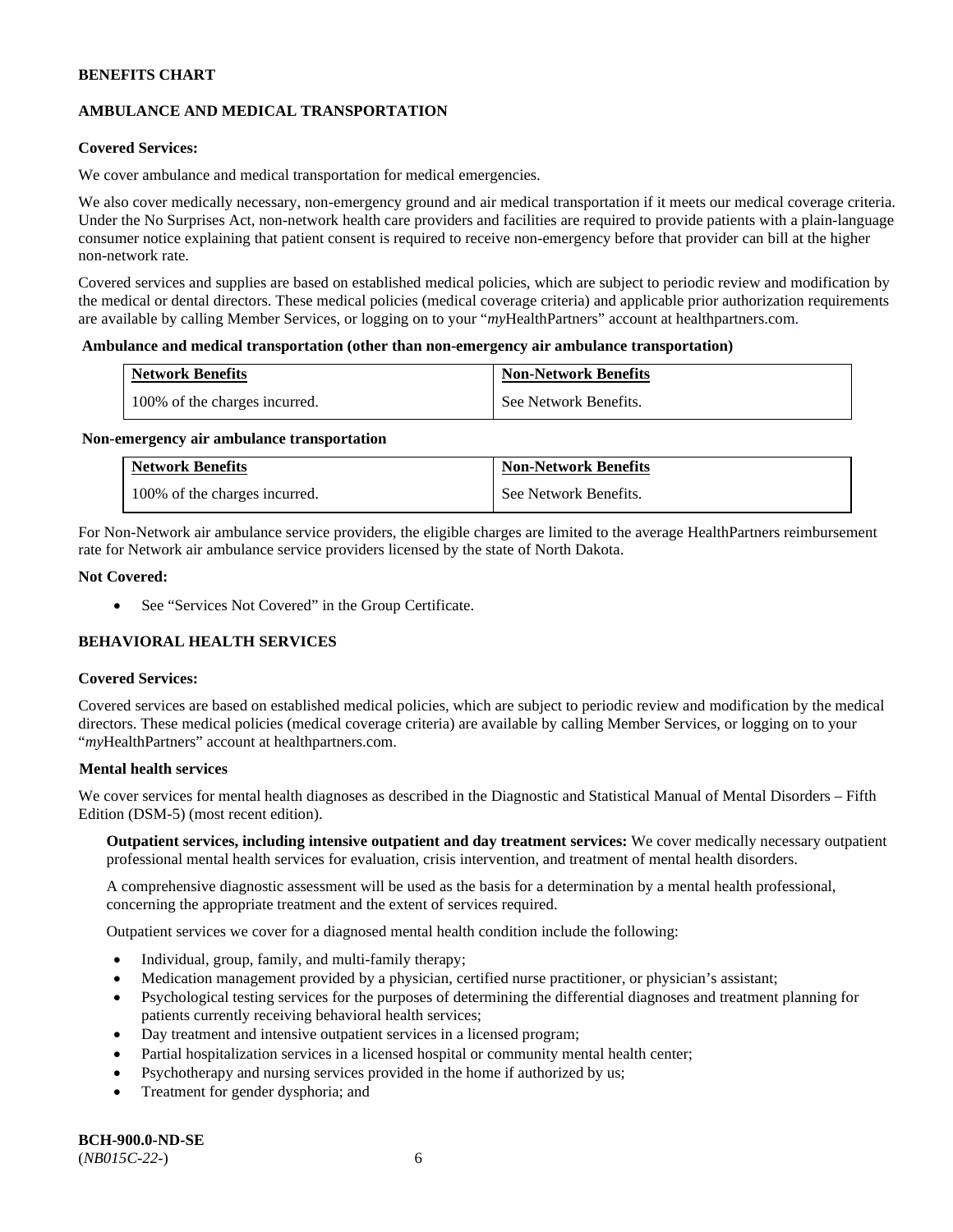• Medically necessary Applied Behavioral Analysis (ABA) prescribed or ordered for an individual diagnosed with an autism spectrum disorder by a licensed physician or a licensed psychologist. For other autism services covered under this Benefits Chart, see the habilitative benefit under Physical Therapy, Occupational Therapy and Speech Therapy.

| <b>Network Benefits</b>                                   | <b>Non-Network Benefits</b>                           |
|-----------------------------------------------------------|-------------------------------------------------------|
| The first five hours of treatment in a calendar year      | The first five hours of treatment in a calendar year  |
| are covered at 100% of the charges incurred. A group      | are covered at 100% of the charges incurred. A        |
| visit counts as one half hour toward the five hours.      | group visit counts as one half hour toward the five   |
| Day treatment, intensive outpatient services and          | hours. Day treatment, intensive outpatient services   |
| partial hospitalization services are not eligible for the | and partial hospitalization services are not eligible |
| first five hour benefit.                                  | for the first five hour benefit.                      |
| We cover additional hours at 100% of the charges          | We cover additional hours at 50% of the charges       |
| incurred.                                                 | incurred.                                             |

### **Group therapy**

| <b>Network Benefits</b>       | <b>Non-Network Benefits</b>  |
|-------------------------------|------------------------------|
| 100% of the charges incurred. | 50% of the charges incurred. |

**Inpatient services, including mental health residential treatment services:** We cover the following:

- Medically necessary inpatient services in a hospital and professional services for treatment of mental health disorders. Medical stabilization is covered under inpatient hospital services in the "Hospital and Skilled Nursing Facility Services" section; and
- Medically necessary mental health residential treatment services. This care must be authorized by us and provided by a hospital or residential behavioral health treatment facility licensed by the local state or Department of Health and Human Services. Services not covered under this benefit include halfway houses, group homes, extended care facilities, shelter services, correctional services, detention services, transitional services, group residential services, foster care services and wilderness programs.

| <b>Network Benefits</b>       | <b>Non-Network Benefits</b>  |
|-------------------------------|------------------------------|
| 100% of the charges incurred. | 50% of the charges incurred. |

#### **Substance use disorder (SUD) services**

We cover medically necessary services for assessments by a licensed alcohol and drug counselor and treatment of substance use disorders as defined in the latest edition of the DSM-5.

**Outpatient services, including intensive outpatient and day treatment services:** We cover medically necessary outpatient professional services for the diagnosis and treatment of substance use disorder. Substance use disorder treatment services must be provided by a program licensed by the local Department of Health and Human Services.

Outpatient services we cover for a diagnosed substance use disorder include the following:

- Individual, group, family, and multi-family therapy provided in an office setting;
- Opiate replacement therapy including methadone and buprenorphine treatment; and
- Day treatment and intensive outpatient services in a licensed program.

| <b>Network Benefits</b>                               | <b>Non-Network Benefits</b>                           |
|-------------------------------------------------------|-------------------------------------------------------|
| The first five visits of treatment in a calendar year | The first five visits of treatment in a calendar year |
| are covered at 100% of the charges incurred. Day      | are covered at 100% of the charges incurred. Day      |
| treatment and intensive outpatient services are not   | treatment and intensive outpatient services are not   |
| eligible for the first five visits benefit.           | eligible for the first five visits benefit.           |
| We cover additional visits at 100% of the charges     | We cover additional visits at 50% of the charges      |
| incurred.                                             | incurred.                                             |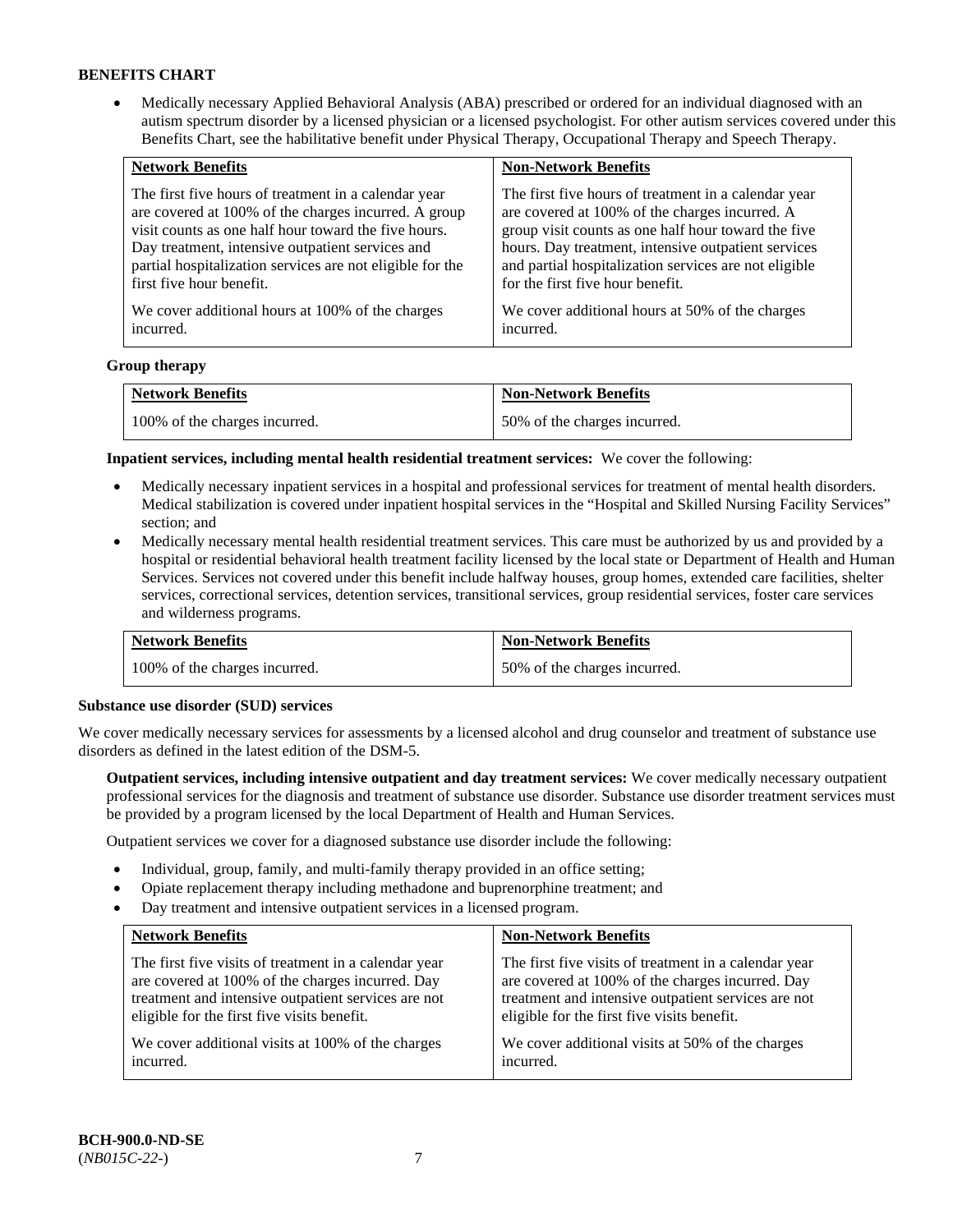**Inpatient Services:** We cover the following:

- Medically necessary inpatient services in a hospital or primary residential treatment in a licensed substance use disorder treatment center. Primary residential treatment is an intensive residential treatment program of limited duration, typically 30 days or less;
- Services provided in a hospital that is licensed by the local state and accredited by Medicare; and
- Detoxification services in a hospital or community detoxification facility if it is licensed by the local Department of Health and Human Services.

| <b>Network Benefits</b>       | <b>Non-Network Benefits</b>  |
|-------------------------------|------------------------------|
| 100% of the charges incurred. | 50% of the charges incurred. |

# **Not Covered:**

• See "Services Not Covered" in the Group Certificate.

# **CHIROPRACTIC SERVICES**

# **Covered Services:**

We cover chiropractic services for rehabilitative care. Chiropractic services are adjustments to any abnormal articulations of the human body, especially those of the spinal column, for the purpose of giving freedom of action to impinged nerves that may cause pain or deranged function.

Massage therapy which is performed in conjunction with other treatment/modalities by a chiropractor, is part of a prescribed treatment plan and is not billed separately is covered.

| <b>Network Benefits</b>       | <b>Non-Network Benefits</b>           |
|-------------------------------|---------------------------------------|
| 100% of the charges incurred. | 50% of the charges incurred.          |
|                               | Limit of 20 visits per calendar year. |

# **Not Covered:**

- Massage therapy for the purpose of comfort or convenience of the insured.
- See "Services Not Covered" in the Group Certificate.

# **CLINICAL TRIALS**

# **Covered Services:**

We cover certain routine services if you participate in a Phase I, Phase II, Phase III or Phase IV clinical trial that is conducted in relation to the prevention, detection, or treatment of cancer or other life-threatening disease or condition as defined in the Affordable Care Act. We cover routine patient costs for services that would be eligible under this Benefits Chart if the service were provided outside of a clinical trial.

| <b>Network Benefits</b>                                | <b>Non-Network Benefits</b>                           |
|--------------------------------------------------------|-------------------------------------------------------|
| Coverage level is same as corresponding Network        | Coverage level is same as corresponding Non-          |
| Benefits, depending on type of service provided        | Network Benefits, depending on type of service        |
| such as Office Visits for Illness or Injury, Inpatient | provided such as Office Visits for Illness or Injury, |
| or Outpatient Hospital Services.                       | Inpatient or Outpatient Hospital Services.            |

# **Not Covered:**

- The investigative item, device or service itself.
- Items or services that are provided solely to satisfy data collection and analysis needs and that are not used in the direct clinical management of the patient.
- A service that is clearly inconsistent with widely accepted and established standards of care for a particular diagnosis.
- See "Services Not Covered" in the Group Certificate.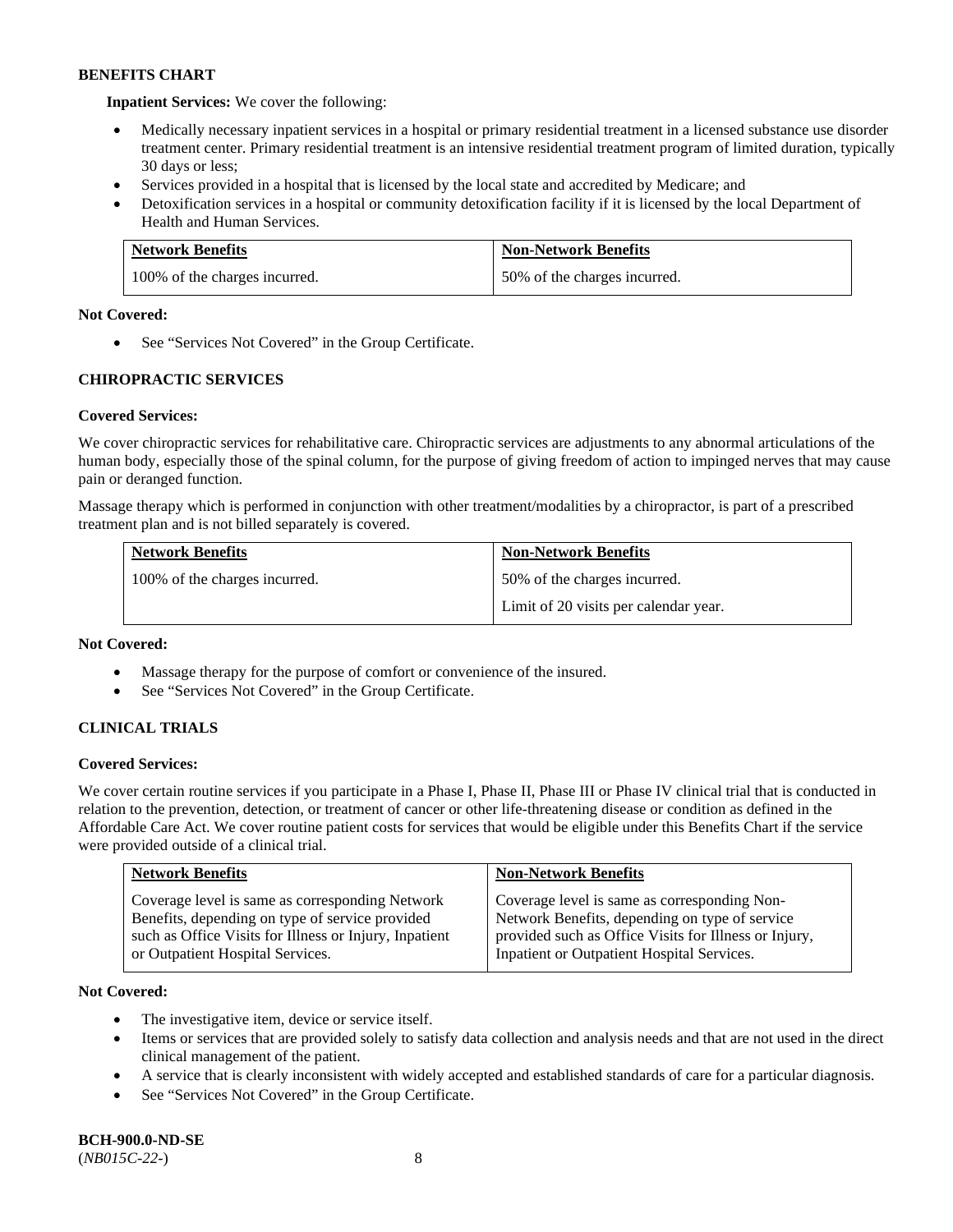# **DENTAL SERVICES**

### **Covered Services:**

We cover services as described below.

**Accidental dental services:** We cover dentally necessary services to treat and restore damage done to sound, natural, unrestored teeth as a result of an accidental injury. Coverage is for damage caused by external trauma to face and mouth only, not for cracked or broken teeth which result from biting or chewing. We cover restorations, root canals, crowns and replacement of teeth lost that are directly related to the accident in which the insured was involved. We cover initial exams, x-rays, and palliative treatment including extractions, and other oral surgical procedures directly related to the accident. Subsequent treatment must be initiated within the specified time-frame and must be directly related to the accident. We do not cover restoration and replacement of teeth that are not "sound and natural" at the time of the accident.

Full mouth rehabilitation to correct occlusion (bite) and malocclusion (misaligned teeth not due to the accident) are not covered.

When an implant-supported dental prosthetic treatment is pursued, the accidental dental benefit will be applied to the prosthetic procedure. Benefits are limited to the amount that would be paid toward the placement of a removable dental prosthetic appliance that could be used in the absence of implant treatment. Care must be provided or pre-authorized by a HealthPartners dentist.

| <b>Network Benefits</b>       | <b>Non-Network Benefits</b>  |
|-------------------------------|------------------------------|
| 100% of the charges incurred. | 50% of the charges incurred. |

For all accidental dental services, treatment and/or restoration must be initiated within six months of the date of the injury. Coverage is limited to the initial course of treatment and/or initial restoration. Services must be provided within 24 months of the date of injury to be covered.

### **Medical referral dental services**

**Medically necessary outpatient dental services:** We cover medically necessary outpatient dental services. Coverage is limited to dental services required for treatment of an underlying medical condition, e.g., removal of teeth to complete radiation treatment for cancer of the jaw, cysts and lesions.

| <b>Network Benefits</b>       | <b>Non-Network Benefits</b>  |
|-------------------------------|------------------------------|
| 100% of the charges incurred. | 50% of the charges incurred. |

**Medically necessary hospitalization and anesthesia for dental care:** We cover medically necessary hospitalization and anesthesia for dental care. This is limited to charges incurred by an insured who: (1) is a child under age 9; (2) is severely disabled; or (3) has a medical condition, and requires hospitalization or general anesthesia for dental care treatment. The requirement of a hospital setting must be due to an insured's underlying medical condition. Coverage is limited to facility and anesthesia charges. Anesthesia is covered in a hospital or a dental office. Oral surgeon/dentist professional fees are not covered. The following are examples, though not all-inclusive, of medical conditions which may require hospitalization for dental services: severe asthma, severe airway obstruction or hemophilia. Hospitalization required due to the behavior of the insured or due to the extent of the dental procedure is not covered.

| <b>Network Benefits</b>       | <b>Non-Network Benefits</b>  |
|-------------------------------|------------------------------|
| 100% of the charges incurred. | 50% of the charges incurred. |

**Medical complications of dental care:** We cover medical complications of dental care. Treatment must be medically necessary care and related to medical complications of non-covered dental care, including complications of the head, neck, or substructures.

| <b>Network Benefits</b>       | <b>Non-Network Benefits</b>  |
|-------------------------------|------------------------------|
| 100% of the charges incurred. | 50% of the charges incurred. |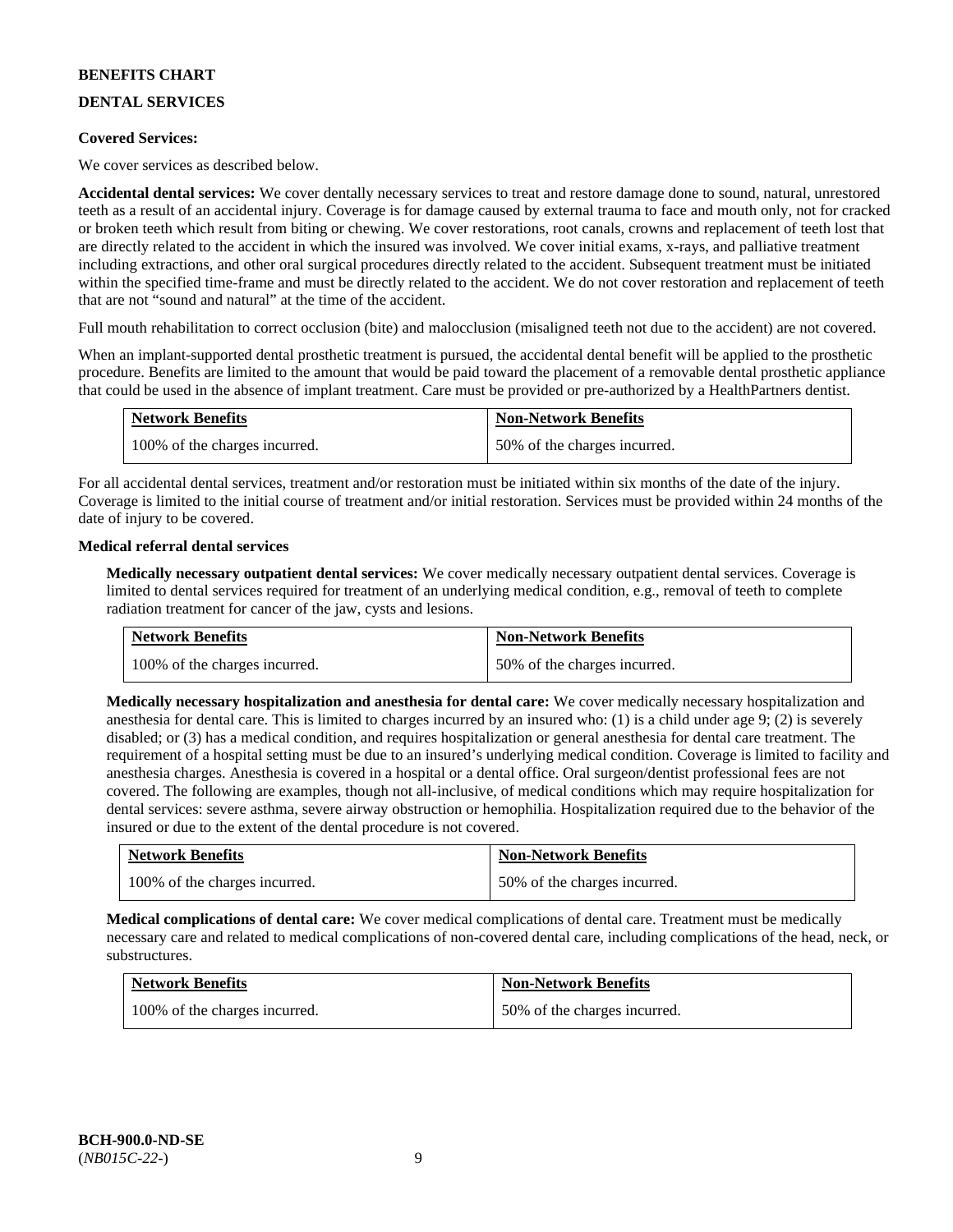**Oral surgery:** We cover oral surgery. Coverage is limited to treatment of medical conditions requiring oral surgery, such as treatment of oral neoplasm, non-dental cysts, fracture of the jaws, trauma of the mouth and jaws, and any other oral surgery procedures provided as medically necessary dental services.

| <b>Network Benefits</b>       | <b>Non-Network Benefits</b>  |
|-------------------------------|------------------------------|
| 100% of the charges incurred. | 50% of the charges incurred. |

**Treatment of cleft lip and cleft palate of a dependent child:** We cover treatment of cleft lip and cleft palate of a dependent child, to the limiting age in the definition of an "Eligible Dependent", including orthodontic treatment and oral surgery directly related to the cleft. Benefits for individuals age 26 up to the limiting age for coverage of the dependent are limited to inpatient or outpatient expenses arising from medical and dental treatment that was scheduled or initiated prior to the dependent turning age 19. Dental services which are not required for the treatment of cleft lip or cleft palate are not covered. If a dependent child covered under the Certificate is also covered under a dental plan which includes orthodontic services, that dental plan shall be considered primary for the necessary orthodontic services. Oral appliances are subject to the same copayment, conditions and limitations as durable medical equipment.

| <b>Network Benefits</b>       | <b>Non-Network Benefits</b>  |
|-------------------------------|------------------------------|
| 100% of the charges incurred. | 50% of the charges incurred. |

**Treatment of temporomandibular disorder (TMD) and craniomandibular disorder (CMD):** We cover surgical and nonsurgical treatment of temporomandibular disorder (TMD) and craniomandibular disorder (CMD), which is medically necessary care. Dental services which are not required to directly treat TMD or CMD are not covered.

| <b>Network Benefits</b>       | <b>Non-Network Benefits</b>  |
|-------------------------------|------------------------------|
| 100% of the charges incurred. | 50% of the charges incurred. |

**Not Covered:** 

- Dental treatment, procedures or services not listed in this Benefits Chart.
- Accident related dental services if treatment is (1) provided to teeth which are not sound and natural, (2) to teeth which have been restored, (3) initiated beyond six months from the date of the injury, (4) received beyond the initial treatment or restoration or (5) received beyond 24 months from the date of injury.
- Oral surgery to remove wisdom teeth, except as stated in the Pediatric Dental Amendment.
- Orthognathic treatment or procedures and all related services.
- See "Services Not Covered" in the Group Certificate.

# **DIABETES AND HYPERTENSION DISEASE MANAGEMENT PROGRAM**

# **Covered Services:**

If you meet criteria for coverage, you may qualify for the Diabetes and/or Hypertension Disease Management Program.

The program covers group health coaching which focuses on weight loss, exercise, behavior modification and health education through Omada Health.

| <b>Network Benefits</b>                                     | <b>Non-Network Benefits</b> |
|-------------------------------------------------------------|-----------------------------|
| 100% of the charges incurred.<br>Deductible does not apply. | Not applicable.             |

# **Not Covered:**

See "Services Not Covered" in the Group Certificate.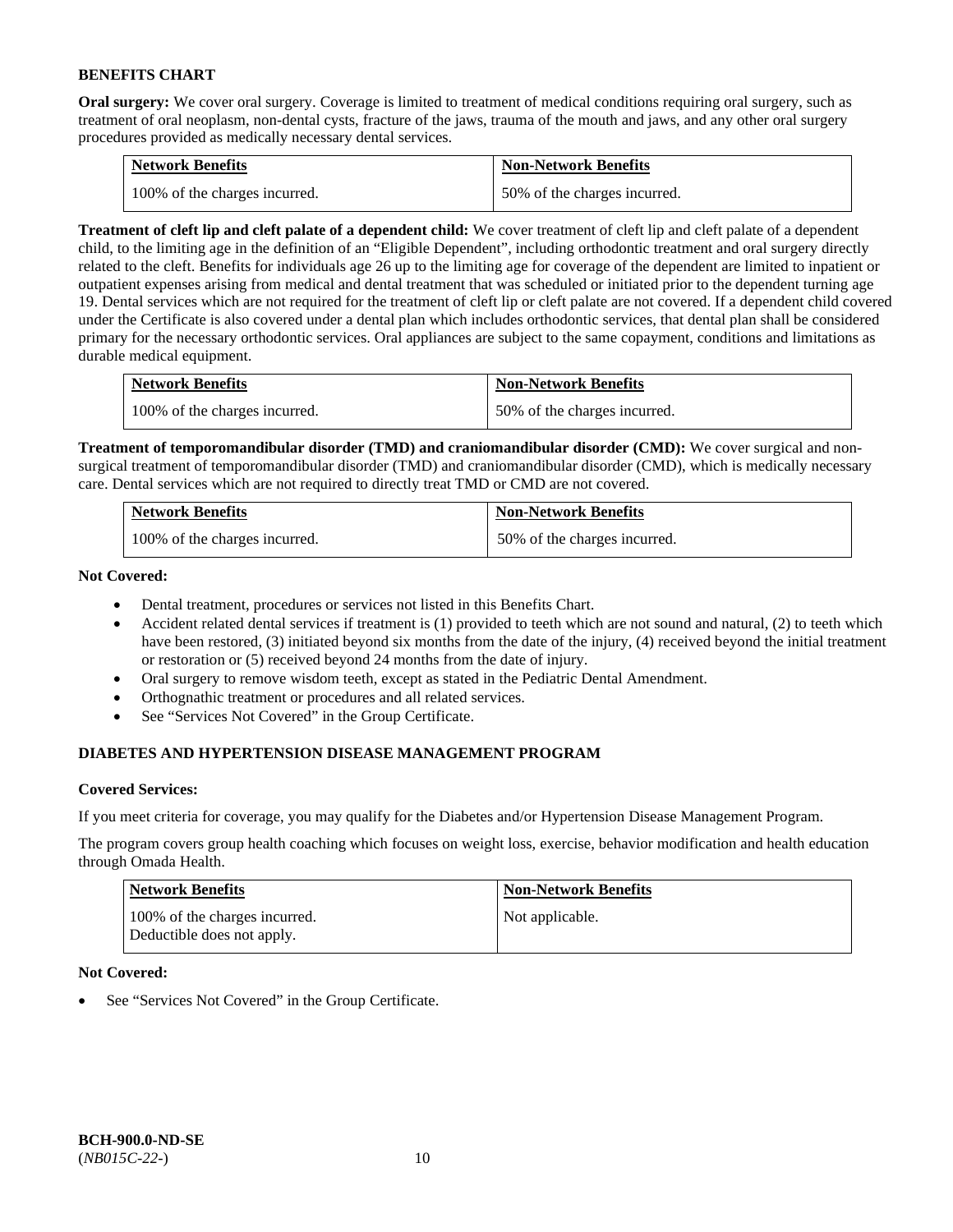# **DIABETIC EQUIPMENT AND SUPPLIES**

# **Covered Services:**

We cover physician prescribed medically appropriate and necessary drugs and supplies used in the management and treatment of diabetes for insureds with gestational, Type I or Type II diabetes including durable diabetic equipment and disposable supplies, as described below.

Certain items are only covered if your condition meets our coverage criteria and obtained through an authorized vendor. For more information on what we cover and any prior authorization requirements, call Member Services or log on to your "*my*HealthPartners" account at [healthpartners.com.](http://www.healthpartners.com/)

Insulin and medications for diabetes are covered as outpatient drugs under the "Prescription Drug Services" section.

**Pumps and pump supplies.** These include diabetic insulin pumps, diabetic infusion pumps and infusion pump supplies such as infusion sets, tubing, connectors and syringe reservoirs.

| <b>Network Benefits</b>                                | <b>Non-Network Benefits</b>  |
|--------------------------------------------------------|------------------------------|
| <b>Pumps received at a pharmacy:</b>                   | 50% of the charges incurred. |
| 100% of the charges incurred.                          |                              |
| Pumps received from a non-pharmacy approved<br>vendor: |                              |
| 100% of the charges incurred.                          |                              |

# **All other durable equipment and diabetic supplies**

Durable Diabetic Equipment and Supplies. These include continuous glucose monitoring system (CGMS), transmitter, sensors and receivers, diabetic blood glucose monitors and control/calibrating solutions (for checking accuracy or testing equipment and test strips).

Disposable Diabetic Supplies. These are one-time use supplies, including syringes, lancets, lancet devices, blood and urine ketone test strips, and needles.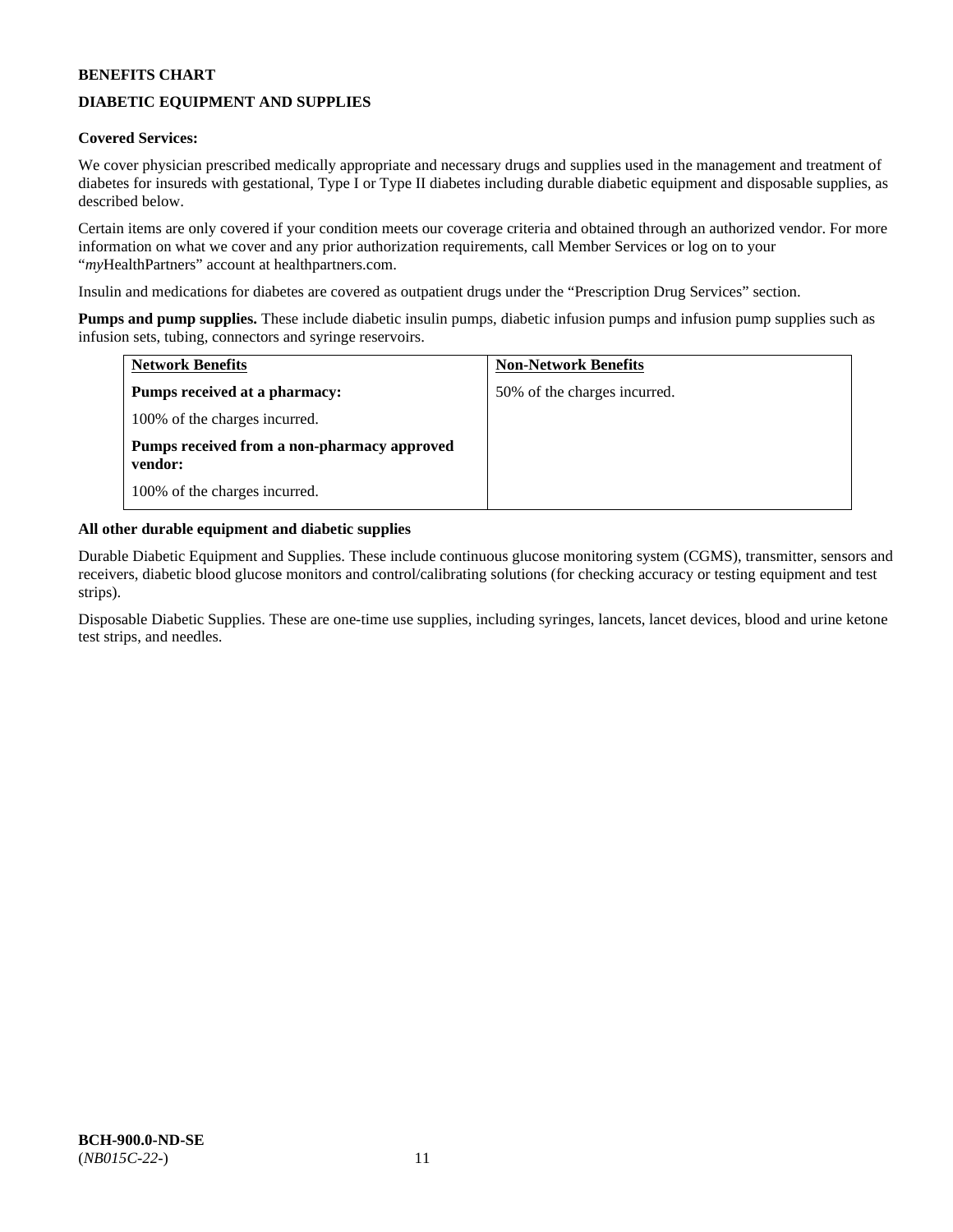Certain diabetic supplies and equipment must be purchased at a pharmacy.

| <b>Network Benefits</b>                                                                                                                                                                          | <b>Non-Network Benefits</b>  |
|--------------------------------------------------------------------------------------------------------------------------------------------------------------------------------------------------|------------------------------|
| If received through a pharmacy:                                                                                                                                                                  | 50% of the charges incurred. |
| Diabetic supplies on the Preventive Drug List:                                                                                                                                                   |                              |
| Generic formulary drugs from the Preventive Drug<br>List are covered at 100% of the charges incurred.<br>Deductible does not apply.                                                              |                              |
| Brand name formulary drugs from the Preventive<br>Drug List are covered at 100% of the charges<br>incurred, subject to your copayment of \$60 per<br>prescription.<br>Deductible does not apply. |                              |
| All other diabetic supplies purchased at a<br>pharmacy:                                                                                                                                          |                              |
| 100% of the charges incurred.<br>Deductible applies.                                                                                                                                             |                              |
| Non-formulary drugs are covered at 80% of the<br>charges incurred.<br>Deductible applies.                                                                                                        |                              |
| If received through a non-pharmacy provider:                                                                                                                                                     |                              |
| 100% of the charges incurred if purchased from an<br>approved vendor.                                                                                                                            |                              |

#### **Limitations:**

- No more than a 93-day supply of diabetic supplies is covered and dispensed at a time.
- We require that certain diabetic supplies and equipment be purchased at a pharmacy.
- Diabetic supplies and equipment are limited to certain models and brands.
- Durable medical equipment and supplies must be obtained from or repaired by approved vendors.
- Covered services and supplies are based on established medical policies which are subject to periodic review and modification by the medical directors. Our coverage policy for diabetic supplies includes information on our required models and brands. These medical policies (medical coverage criteria) are available by calling Member Services, or logging on to your "myHealthPartners" account a[t healthpartners.com.](http://www.healthpartners.com/)

### **Not Covered:**

- Replacement or repair of any covered items, if the items are (i) damaged or destroyed by misuse, abuse or carelessness, (ii)
- lost; or (iii) stolen.
- Duplicate or similar items.
- Labor and related charges for repair of any covered items which are more than the cost of replacement by an approved
- vendor.
- Batteries for monitors and equipment.
- Sales tax, mailing, delivery charges, service call charges.
- See "Services Not Covered" in the Group Certificate.

# **DIAGNOSTIC IMAGING SERVICES**

# **Covered Services:**

We cover diagnostic imaging, when ordered by a provider and provided in a clinic or outpatient hospital facility (to see the benefit level for inpatient hospital or skilled nursing facility services, see benefits under "Inpatient Hospital and Skilled Nursing Facility Services").

**BCH-900.0-ND-SE**

(*NB015C-22-*) 12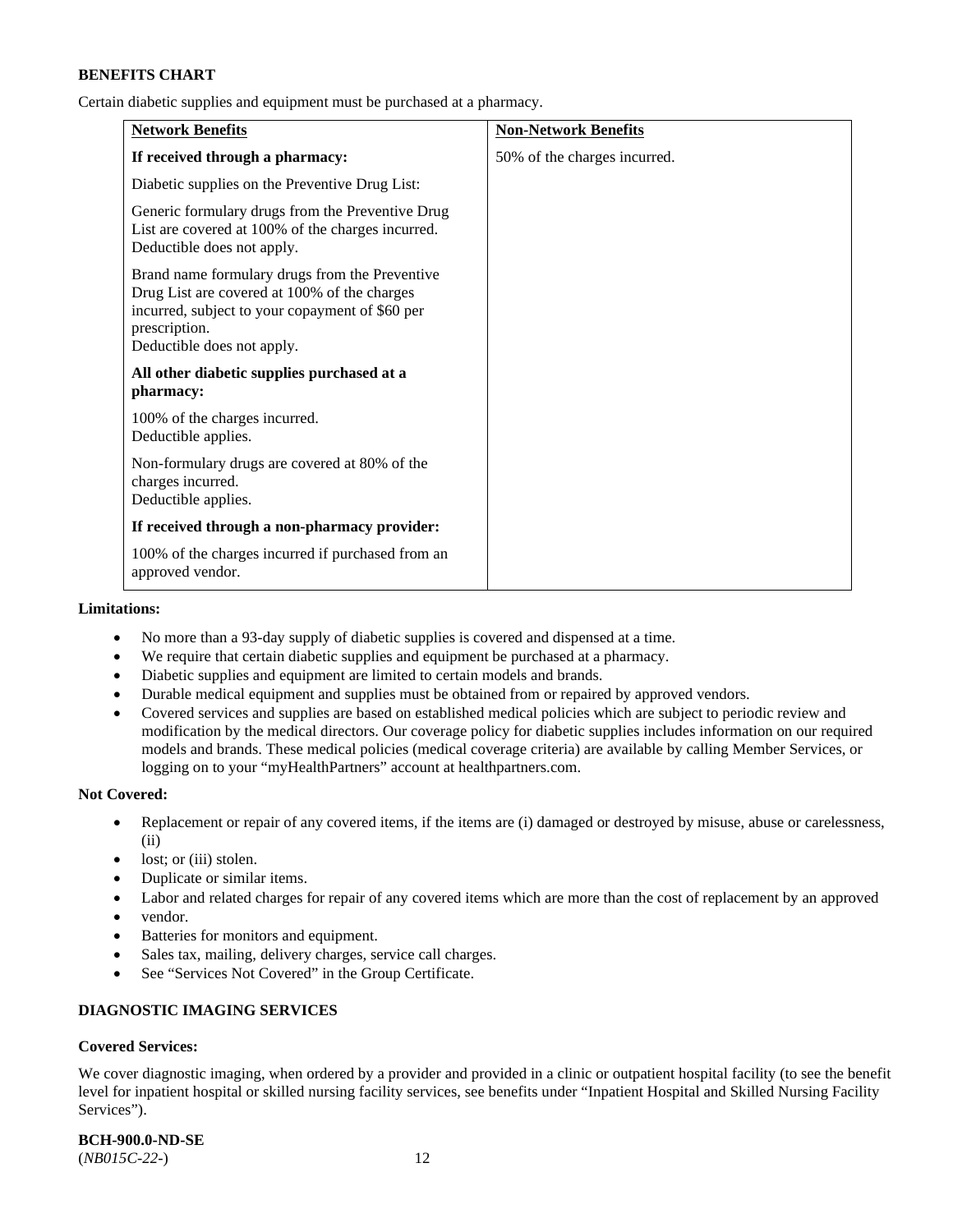### **Outpatient magnetic resonance imaging (MRI) and computed tomography (CT)**

| <b>Network Benefits</b>       | <b>Non-Network Benefits</b>  |
|-------------------------------|------------------------------|
| 100% of the charges incurred. | 50% of the charges incurred. |

### **All other outpatient diagnostic imaging services**

### **Services for illness or injury**

| <b>Network Benefits</b>       | <b>Non-Network Benefits</b>  |
|-------------------------------|------------------------------|
| 100% of the charges incurred. | 50% of the charges incurred. |

#### **Preventive services (MRI/CT procedures are not considered preventive)**

Diagnostic imaging services associated with preventive services are covered at the benefit level shown in the "Preventive Services" section of this Benefits Chart.

### **Not Covered:**

See "Services Not Covered" in the Group Certificate.

# **DURABLE MEDICAL EQUIPMENT, PROSTHETICS, ORTHOTICS AND SUPPLIES**

### **Covered Services:**

We cover equipment, supplies and services, as described below. Certain items are only covered if your condition meets our coverage criteria. For more information on what we cover and any prior authorization requirements, call Member Services or log on to your "*my*HealthPartners" account at [healthpartners.com.](http://www.healthpartners.com/)

- Durable medical equipment, such as wheelchairs, ventilators, oxygen, oxygen equipment, continuous positive airway pressure (CPAP) devices, hospital beds, and related services.
- Prosthetics, including breast prostheses, artificial limbs and artificial eyes, and related supplies.
- Orthotics.
- Medical supplies, including splints, surgical stockings, casts and dressings.
- Enteral feedings.
- Special dietary treatment for Phenylketonuria (PKU) and oral amino acid based elemental formula if it meets our medical coverage criteria.

Diabetic equipment and supplies are covered under the "Diabetic Equipment and Supplies" section.

# **Special dietary treatment for Phenylketonuria (PKU) if it meets our medical coverage criteria**

| <b>Network Benefits</b>       | <b>Non-Network Benefits</b>  |
|-------------------------------|------------------------------|
| 100% of the charges incurred. | 50% of the charges incurred. |

#### **Oral amino acid based elemental formula if it meets our medical coverage criteria**

| <b>Network Benefits</b>       | Non-Network Benefits         |
|-------------------------------|------------------------------|
| 100% of the charges incurred. | 50% of the charges incurred. |

#### **All other durable medical equipment, prosthetics, orthotics and supplies**

| <b>Network Benefits</b>       | <b>Non-Network Benefits</b>  |
|-------------------------------|------------------------------|
| 100% of the charges incurred. | 50% of the charges incurred. |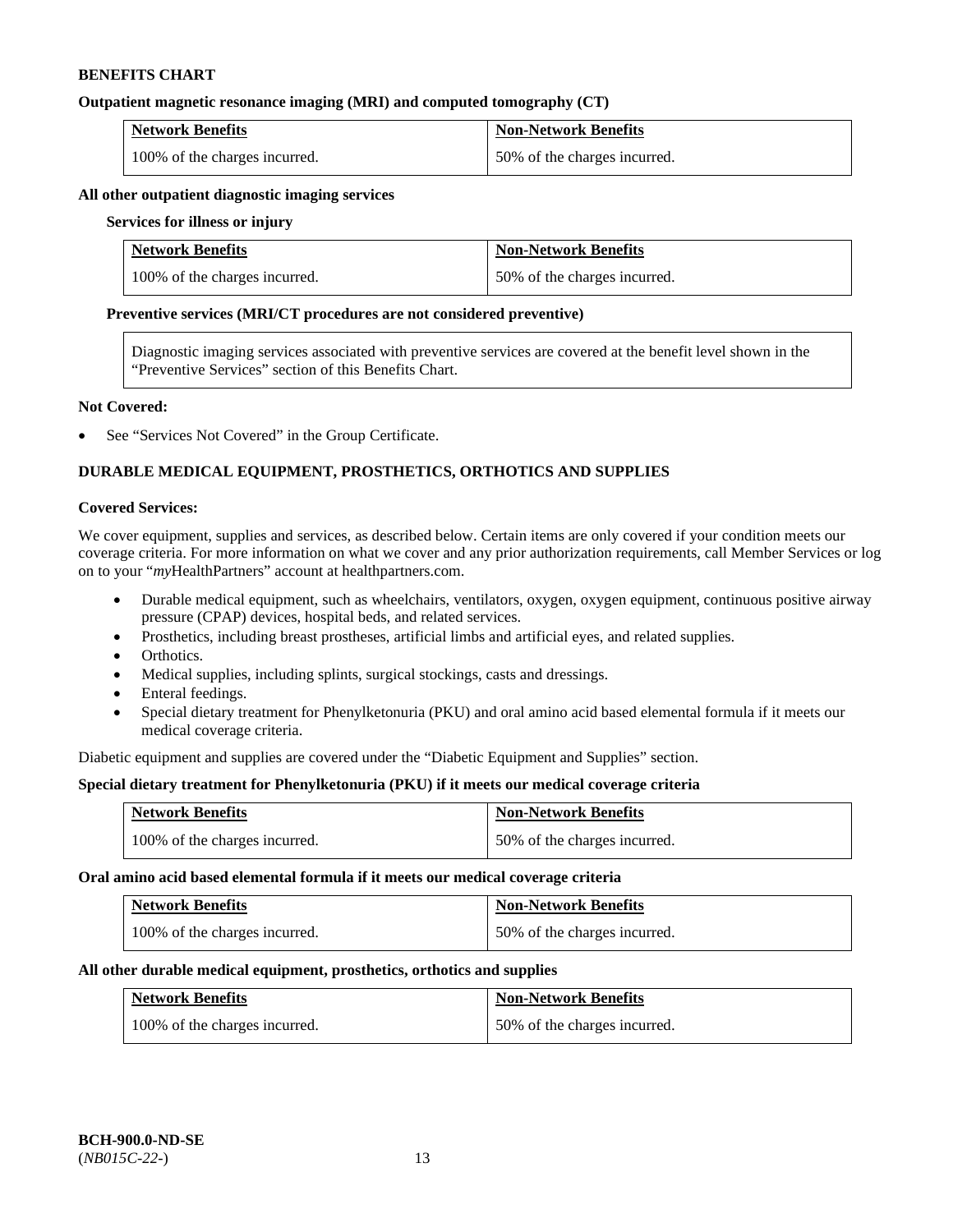# **Limitations:**

Coverage of durable medical equipment is limited by the following:

- Payment will not exceed the cost of an alternate piece of equipment or service that is effective and medically necessary.
- For prosthetic benefits, other than hair prostheses (i.e., wigs) for hair loss resulting from alopecia areata and oral appliances for cleft lip and cleft palate, payment will not exceed the cost of an alternate piece of equipment or service that is effective, medically necessary and enables insureds to conduct standard activities of daily living.
- We reserve the right to determine if an item will be approved for rental vs. purchase.
- Durable medical equipment and supplies must be obtained from or repaired by approved vendors.
- Covered services and supplies are based on established medical policies which are subject to periodic review and modification by the medical or dental directors. Our coverage policy for diabetic supplies includes information on our required models and brands. These medical policies (medical coverage criteria) are available by calling Member Services, or logging on to your "*my*HealthPartners" account at [healthpartners.com.](http://www.healthpartners.com/)

# **Not Covered:**

Items which are not eligible for coverage include, but are not limited to:

- Replacement or repair of any covered items, if the items are (i) damaged or destroyed by misuse, abuse or carelessness, (ii) lost; or (iii) stolen.
- Duplicate or similar items.
- Labor and related charges for repair of any covered items which are more than the cost of replacement by an approved vendor.
- Sales tax, mailing, delivery charges, service call charges.
- Items which are primarily educational in nature or for hygiene, vocation, comfort, convenience or recreation.
- Communication aids or devices: equipment to create, replace or augment communication abilities including, but not limited to, speech processors, receivers, communication boards, or computer or electronic assisted communication.
- Hearing aids (implantable and external, including osseointegrated or bone anchored) and their fitting, except as specifically described in this Benefits Chart. This exclusion does not apply to cochlear implants.
- Eyeglasses, contact lenses and their fitting, measurement and adjustment, except as specifically described in this Benefits Chart.
- Hair prostheses (wigs).
- Household equipment which primarily has customary uses other than medical, such as, but not limited to, exercise cycles, air purifiers, central or unit air conditioners, water purifiers, non-allergenic pillows, mattresses or waterbeds.
- Household fixtures including, but not limited to, escalators or elevators, ramps, swimming pools and saunas.
- Modifications to the structure of the home including, but not limited to, its wiring, plumbing or charges for installation of equipment.
- Vehicle, car or van modifications including, but not limited to, hand brakes, hydraulic lifts and car carrier.
- Rental equipment while owned equipment is being repaired by non-contracted vendors, beyond one month rental of medically necessary equipment.
- Other equipment and supplies, including but not limited to assistive devices, that we determine are not eligible for coverage.
- See "Services Not Covered" in the Group Certificate.

# **EMERGENCY AND URGENTLY NEEDED CARE SERVICES**

# **Covered Services:**

We cover services for emergency care and urgently needed care if the services are otherwise eligible for coverage under this Benefits Chart.

**Urgently needed care.** These are services to treat an unforeseen illness or injury, which are required in order to prevent a serious deterioration in your health, and which cannot be delayed until the next available clinic or office hours.

# **Urgently needed care at clinics**

| <b>Network Benefits</b>       | <b>Non-Network Benefits</b> |
|-------------------------------|-----------------------------|
| 100% of the charges incurred. | See Network Benefits.       |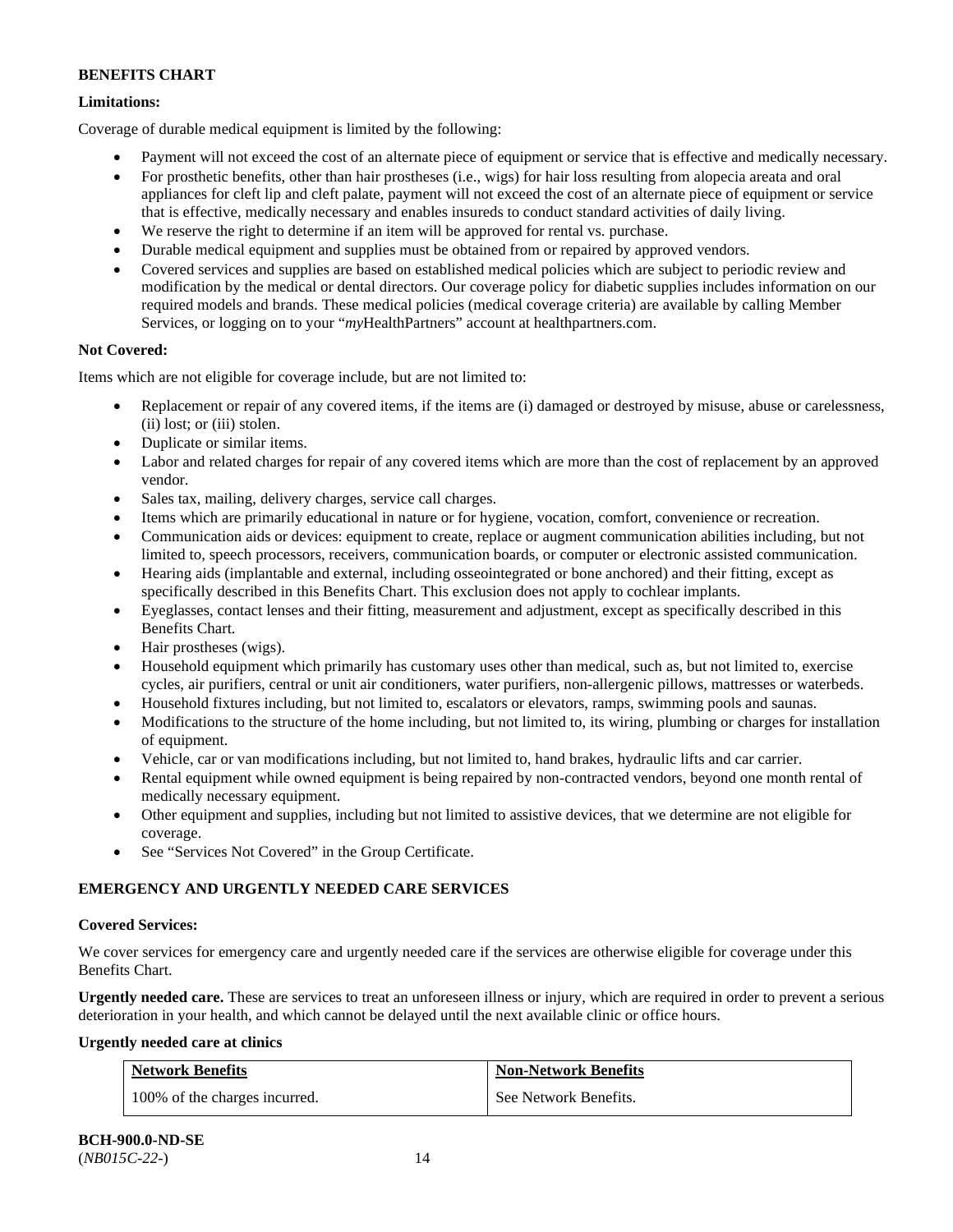**Emergency Care.** These are services to treat: (1) the sudden, unexpected onset of illness or injury which, if left untreated or unattended until the next available clinic or office hours, would result in hospitalization, or (2) a condition requiring professional health services immediately necessary to preserve life or stabilize health. Emergency care includes emergency services as defined in Division BB, Title I, Section 102 of the Consolidated Appropriations Act of 2021. Emergency care also includes an immediate response service available on a 24-hour, seven-day-a-week basis for each child, or person, having a psychiatric crisis, a mental health crisis, or a mental health emergency.

When reviewing claims for coverage of emergency services, our medical director will take into consideration (1) a reasonable layperson's belief that the circumstances required immediate medical care that could not wait until the next working day or next available clinic appointment; (2) the time of day and day of the week the care was provided; (3) the presenting symptoms including but not limited to severe pain, to ensure that the decision to reimburse the emergency care is not made solely on the basis of the actual diagnosis.

# **Emergency care in a hospital emergency room, including professional services of a physician**

| <b>Network Benefits</b>       | <b>Non-Network Benefits</b> |
|-------------------------------|-----------------------------|
| 100% of the charges incurred. | See Network Benefits.       |

**Inpatient emergency care in a hospital including post-stabilization services as required under the federal No Surprises Act and its implementing regulations**

| <b>Network Benefits</b>       | <b>Non-Network Benefits</b> |
|-------------------------------|-----------------------------|
| 100% of the charges incurred. | See Network Benefits.       |

### **Not Covered:**

• See "Services Not Covered" in the Group Certificate.

# **GENE THERAPY**

### **Covered Services:**

We cover gene therapy treatment that meets our current medical coverage criteria.

| <b>Network Benefits</b>                                                                                                                                                                          | <b>Non-Network Benefits</b> |
|--------------------------------------------------------------------------------------------------------------------------------------------------------------------------------------------------|-----------------------------|
| Coverage level is same as corresponding Network<br>Benefits, depending on type of service provided<br>such as Office Visits for Illness or Injury, Inpatient<br>or Outpatient Hospital Services. | No coverage.                |

### **Limitations:**

- Gene therapy must be provided by a designated provider.
- Specific types of gene therapy are limited to therapies and conditions specified in our medical coverage criteria.

#### **Not Covered:**

• See "Services Not Covered" in the Group Certificate.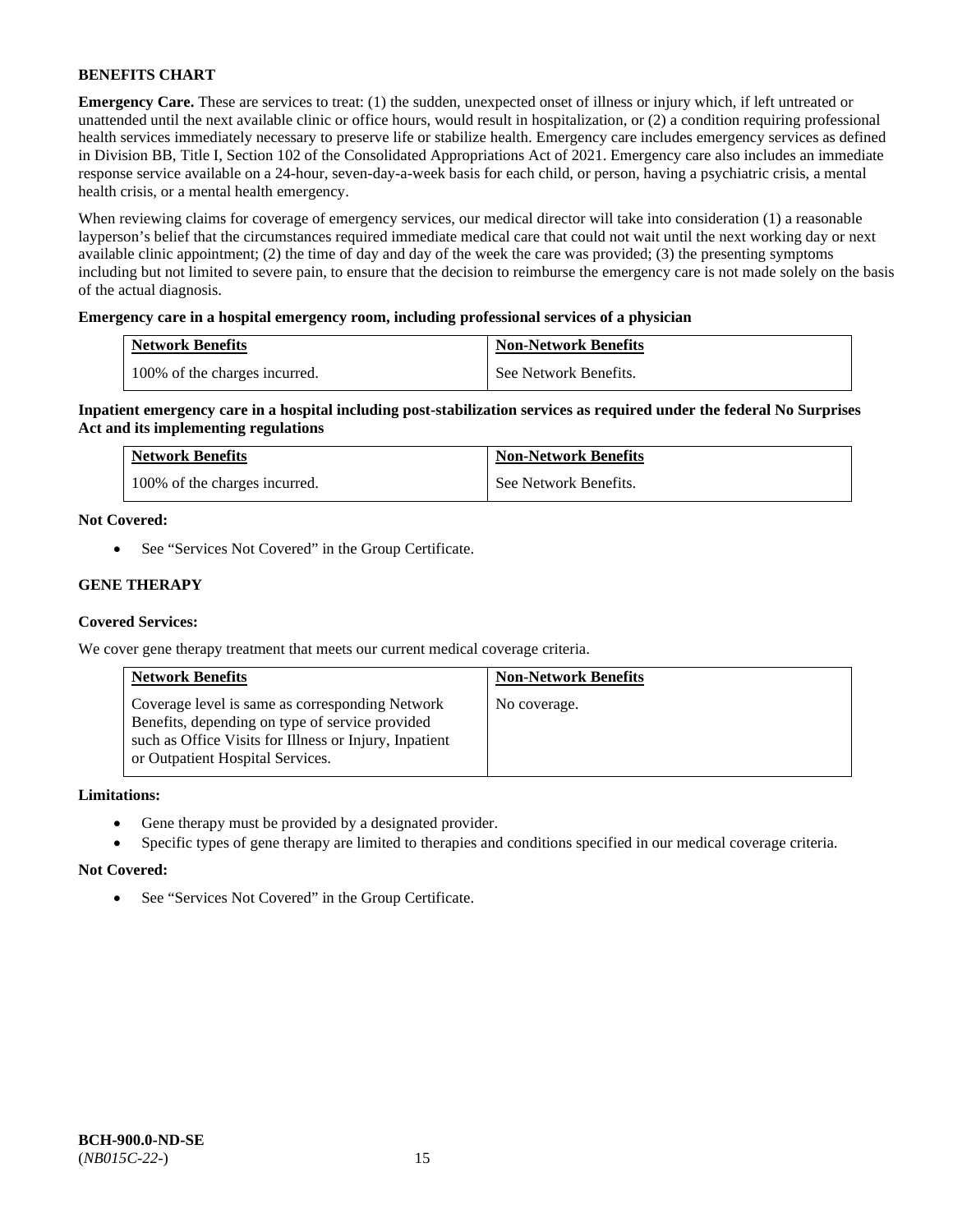# **HEALTH EDUCATION**

### **Covered Services:**

We cover education for preventive services and education for the management of chronic health problems (such as diabetes). Coverage includes medical nutrition therapy, that is provided by a certified, registered, or licensed health care professional working in a program consistent with the national standards of diabetes self-management education as established by the American Diabetes Association.

| <b>Network Benefits</b>                                     | <b>Non-Network Benefits</b>  |
|-------------------------------------------------------------|------------------------------|
| 100% of the charges incurred.<br>Deductible does not apply. | 50% of the charges incurred. |

### **Not Covered:**

• See "Services Not Covered" in the Group Certificate.

# **HOME HEALTH SERVICES**

### **Covered Services:**

We cover skilled nursing services, physical therapy, occupational therapy, speech therapy, respiratory therapy and other therapeutic services, non-routine prenatal and postnatal services, routine postnatal well child visits (as described in the Medical Coverage Criteria), phototherapy services for newborns, home health aide services and other eligible home health services when provided in your home, if you are homebound (i.e., unable to leave home without considerable effort due to a medical condition. Lack of transportation does not constitute homebound status). For phototherapy services for newborns and high risk prenatal services, supplies and equipment are included.

We cover total parenteral nutrition/intravenous ("TPN/IV") therapy, equipment, supplies and drugs in connection with IV therapy. IV line care kits are covered under Durable Medical Equipment.

You do not need to be homebound to receive total parenteral nutrition/intravenous ("TPN/IV") therapy.

We cover palliative care benefits. Palliative care includes symptom management, education and establishing goals of care. We waive the requirement that you be homebound for a limited number of home visits for palliative care (as shown in this Benefits Chart), if you have a life-threatening, non-curable condition which has a prognosis of survival of two years or less. Additional palliative care visits are eligible under the home health services benefit if you are homebound and meet all other requirements defined in this section.

Home health services are eligible and covered only when:

- medically necessary; and
- provided as rehabilitative care, terminal care or maternity care; and
- ordered by a physician, and included in the written home care plan.

#### **Physical therapy, occupational therapy, speech therapy, respiratory therapy, home health aide services and palliative care**

| <b>Network Benefits</b>       | <b>Non-Network Benefits</b>  |
|-------------------------------|------------------------------|
| 100% of the charges incurred. | 50% of the charges incurred. |

# **TPN/IV therapy, skilled nursing services, non-routine prenatal/postnatal services and phototherapy**

| <b>Network Benefits</b>       | <b>Non-Network Benefits</b>  |
|-------------------------------|------------------------------|
| 100% of the charges incurred. | 50% of the charges incurred. |

Each 24-hour visit (or shifts of up to 24-hour visits) equals one visit and counts toward the Maximum visits for all other services shown below. Any visit that lasts less than 24 hours, regardless of the length of the visit, will count as one visit toward the Maximum visits for all other services shown below. All visits must be medically necessary and benefit eligible.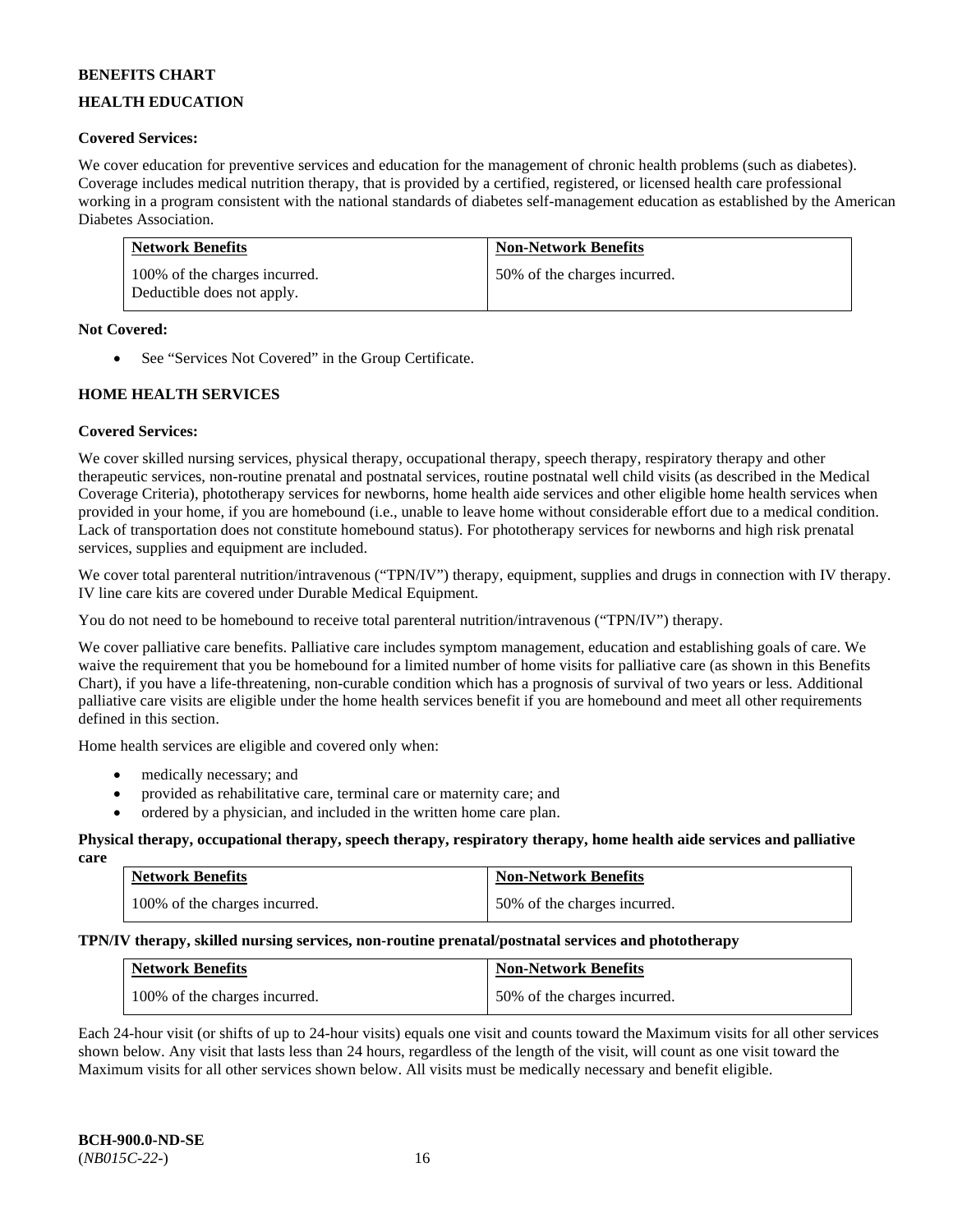#### **Routine postnatal well child visits**

| <b>Network Benefits</b>                                     | <b>Non-Network Benefits</b>  |
|-------------------------------------------------------------|------------------------------|
| 100% of the charges incurred.<br>Deductible does not apply. | 50% of the charges incurred. |

#### **Maximum visits for palliative care**

If you are eligible to receive palliative care in the home and you are not homebound, there is a maximum of 12 visits per calendar year.

### **Maximum visits for all other services**

All other home health services are limited to 40 visits per calendar year. The routine postnatal well child visit does not count toward the visit limit.

#### **Limitations:**

- Home health services are not provided as a substitute for a primary caregiver in the home or as relief (respite) for a primary caregiver in the home. We will not reimburse family members or residents in your home for the above services.
- A service shall not be considered a skilled nursing service merely because it is performed by, or under the direct supervision of, a licensed nurse. Where a service (such as tracheotomy suctioning or ventilator monitoring) or like services, can be safely and effectively performed by a non-medical person (or self-administered), without the direct supervision of a licensed nurse, the service shall not be regarded as a skilled nursing service, whether or not a skilled nurse actually provides the service. The unavailability of a competent person to provide a non-skilled service shall not make it a skilled service when a skilled nurse provides it. Only the skilled nursing component of so-called "blended" services (i.e. services which include skilled and non-skilled components) are covered under this Benefits Chart.

#### **Not Covered:**

- Financial or legal counseling services.
- Housekeeping or meal services in your home.
- Private duty nursing services.
- Vocational rehabilitation and recreational or educational therapy. Recreation therapy is therapy provided solely for the purpose of recreation, including but not limited to: (a) requests for physical therapy or occupational therapy to improve athletic ability, and (b) braces or guards to prevent sports injuries.
- See "Services Not Covered" in the Group Certificate.

### **HOME HOSPICE SERVICES**

#### **Applicable Definitions:**

**Part-time.** This is up to two hours of service per day, more than two hours is considered continuous care.

**Continuous Care.** This is from two to twelve hours of service per day provided by a registered nurse, licensed practical nurse, or home health aide, during a period of crisis in order to maintain a terminally ill patient at home.

**Appropriate Facility.** This is a nursing home, hospice residence, or other inpatient facility.

**Custodial Care Related to Hospice Services.** This means providing assistance in the activities of daily living and the care needed by a terminally ill patient which can be provided by primary caregiver (i.e., family member or friend) who is responsible for the patient's home care.

#### **Covered Services:**

Home Hospice Program. We cover the services described below if you are terminally ill and accepted as a home hospice program participant. You must meet the eligibility requirements of the program, and elect to receive services through the home hospice program. The services will be provided in your home, with inpatient care available when medically necessary as described below. If you elect to receive hospice services, you do so in lieu of curative treatment for your terminal illness for the period you are enrolled in the home hospice program.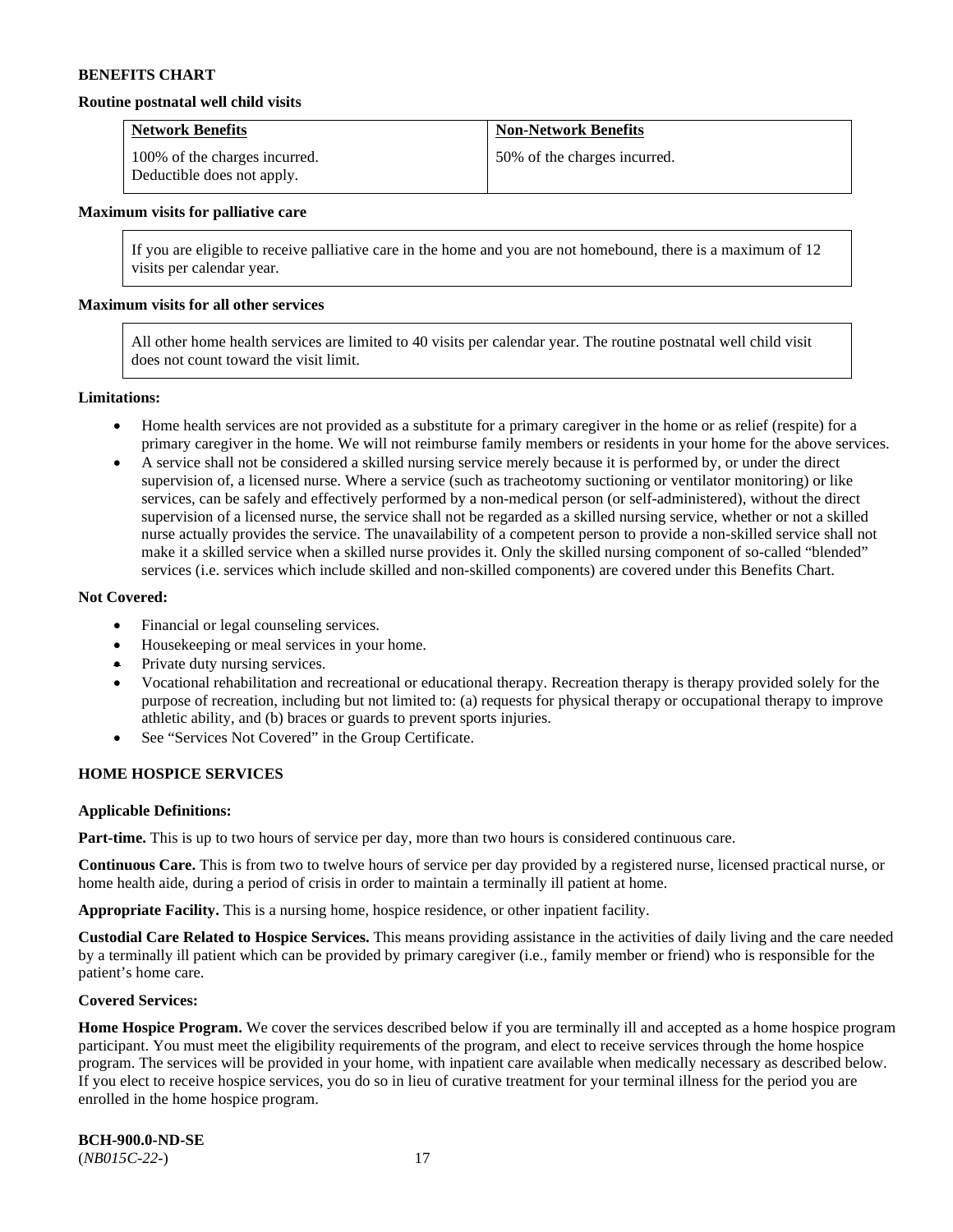**Eligibility:** In order to be eligible to be enrolled in the home hospice program, you must: (1) be a terminally ill patient (prognosis of six months or less); (2) have chosen a palliative treatment focus (i.e., emphasizing comfort and supportive services rather than treatment attempting to cure the disease or condition); and (3) continue to meet the terminally ill prognosis as reviewed by our medical director or his or her designee over the course of care. You may withdraw from the home hospice program at any time.

**Eligible Services:** Hospice services include the following services provided in accordance with an approved hospice treatment plan.

- Home Health Services:
	- o Part-time care provided in your home by an interdisciplinary hospice team (which may include a physician, nurse, social worker, and spiritual counselor) and medically necessary home health services are covered.
	- o One or more periods of continuous care in your home or in a setting which provides day care for pain or symptom management, when medically necessary, will be covered.
- Inpatient Services: We cover medically necessary inpatient services.
- Other Services:
	- Respite care is covered for care in your home or in an appropriate facility, to give your primary caregivers (i.e., family members or friends) rest and/or relief when necessary in order to maintain a terminally ill patient at home.
	- o Medically necessary medications for pain and symptom management.
	- Semi-electric hospital beds and other durable medical equipment are covered.
	- o Emergency and non-emergency care is covered.

| <b>Network Benefits</b>       | <b>Non-Network Benefits</b>  |
|-------------------------------|------------------------------|
| 100% of the charges incurred. | 50% of the charges incurred. |

Respite care is limited to five days per episode and respite care and continuous care combined are limited to 30 days.

# **Not Covered:**

- Financial or legal counseling services.
- Housekeeping or meal services in your home.
- Custodial or maintenance care related to hospice services, whether provided in the home or in a nursing home.
- Any service not specifically described as covered services under this home hospice services benefits.
- Any services provided by members of your family or residents in your home.
- See "Services Not Covered" in the Group Certificate.

# **HOSPITAL AND SKILLED NURSING FACILITY SERVICES**

#### **Covered Services:**

We cover services as described below.

#### **Medical or surgical hospital services**

**Inpatient hospital services:** We cover the following medical or surgical services, for the treatment of acute illness or injury, which require the level of care only provided in an acute care facility. These services must be authorized by a physician.

Inpatient hospital services include: room and board; the use of operating or maternity delivery rooms; intensive care facilities; newborn nursery facilities; general nursing care, anesthesia, laboratory and diagnostic imaging services, reconstructive surgery, radiation therapy, physical therapy, prescription drugs or other medications administered during treatment, blood and blood products (unless replaced), and blood derivatives, and other diagnostic or treatment related hospital services; physician and other professional medical and surgical services provided while in the hospital, including gender confirmation surgery that meets medical coverage criteria.

Services for items for personal convenience, such as television rental, are not covered.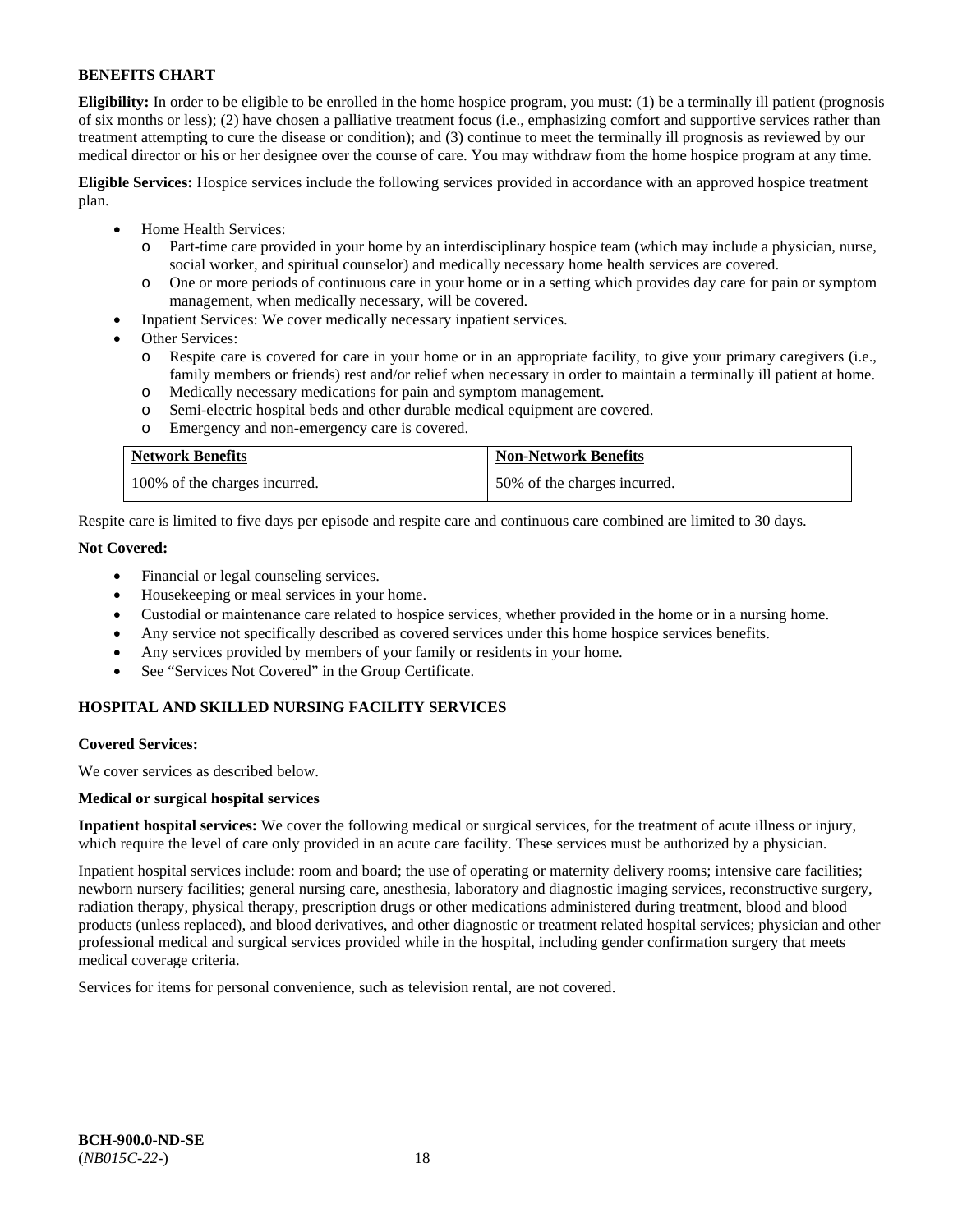Group health plans and health insurance issuers generally may not, under Federal law, restrict benefits for any hospital length of stay in connection with childbirth for the mother of newborn child to less than 48 hours following a vaginal delivery, or less than 96 hours following a caesarean section. However, Federal law generally does not prohibit the mother's or newborn's attending provider, after consulting with the mother, from discharging the mother or her newborn earlier than 48 hours (or 96 hours as applicable). In any case plans and issuers may not, under Federal law, require that a provider obtain authorization from the plan or the insurance issuer for prescribing a length of stay not in excess of 48 hours (or 96 hours).

| <b>Network Benefits</b>       | <b>Non-Network Benefits</b>  |
|-------------------------------|------------------------------|
| 100% of the charges incurred. | 50% of the charges incurred. |

Each insured's admission or confinement, including that of a newborn child, is separate and distinct from the admission or confinement of any other insured.

**Outpatient hospital, ambulatory care or surgical facility services:** We cover the following medical and surgical services, for diagnosis or treatment of illness or injury on an outpatient basis. These services must be authorized by a physician.

Outpatient services include: use of operating rooms, maternity delivery rooms or other outpatient departments, rooms or facilities; and the following outpatient services: general nursing care, anesthesia, laboratory and diagnostic imaging services, reconstructive surgery, radiation therapy, physical therapy, drugs administered during treatment, blood and blood products (unless replaced), and blood derivatives, and other diagnostic or treatment related outpatient services; physician and other professional medical and surgical services provided while an outpatient, including gender confirmation surgery that meets medical coverage criteria.

For Network Benefits, non-emergent, scheduled outpatient Magnetic Resonance Imaging (MRI) and Computed Tomography (CT) must be provided at a designated facility. Your physician or facility will obtain or verify prior authorization for these services, as needed.

| <b>Network Benefits</b>       | <b>Non-Network Benefits</b>  |
|-------------------------------|------------------------------|
| 100% of the charges incurred. | 50% of the charges incurred. |

To see the benefit level for diagnostic imaging services, laboratory services and physical therapy, see the benefits under Diagnostic Imaging Services, Laboratory Services and Physical Therapy in this Benefits Chart.

**Skilled nursing facility care:** We cover room and board, daily skilled nursing and related ancillary services for post-acute treatment and rehabilitative care of illness or injury, that meets medical coverage criteria.

| <b>Network Benefits</b>                      | <b>Non-Network Benefits</b>                  |
|----------------------------------------------|----------------------------------------------|
| 100% of the charges incurred.                | 50% of the charges incurred.                 |
| Limited to 30 day maximum per calendar year. | Limited to 30 day maximum per calendar year. |

Each day of services provided under the Network Benefits and Non-Network Benefits, combined, counts toward the maximums shown above.

# **Not Covered:**

- Services for items for personal convenience, such as television rental, are not covered.
- See "Services Not Covered" in the Group Certificate.

# **INFERTILITY DIAGNOSIS**

### **Covered Services:**

We cover the diagnosis of infertility. These services include diagnostic procedures and tests provided in connection with an infertility evaluation, office visits and consultations to diagnose infertility.

| <b>Network Benefits</b>       | <b>Non-Network Benefits</b>  |
|-------------------------------|------------------------------|
| 100% of the charges incurred. | 50% of the charges incurred. |

Coverage is limited to office visits and consultations to diagnose infertility. Treatment is not covered.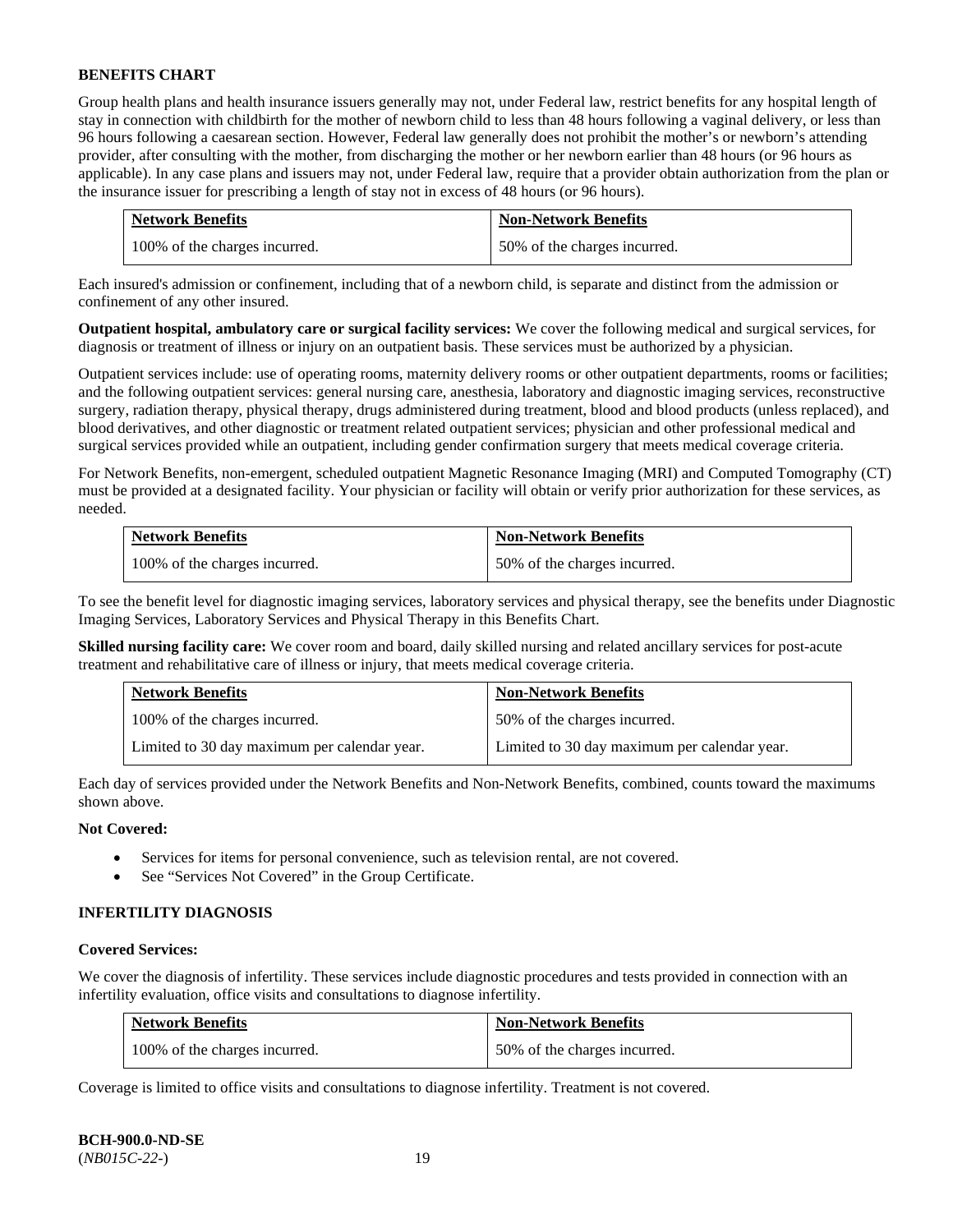# **Not Covered:**

- Infertility/fertility treatment, including but not limited to, office visits, laboratory services, diagnostic imaging services and fertility drugs, reversal of sterilization, and sperm, ova or embryo acquisition, retrieval or storage; however, we do cover office visits and consultations to diagnose infertility.
- Services related to the establishment of surrogate pregnancy and fees for a surrogate. However, pregnancy and maternity services are covered for an insured under this Benefits Chart, including a surrogate pregnancy.
- See "Services Not Covered" in the Group Certificate.

# **LABORATORY SERVICES**

### **Covered Services:**

We cover laboratory tests when ordered by a provider and provided in a clinic or outpatient hospital facility. To see the benefit level for inpatient hospital or skilled nursing facility services, see benefits under "Inpatient Hospital and Skilled Nursing Facility Services" in this Benefits Chart.

### **Prostate-specific antigen (PSA) testing**

| <b>Network Benefits</b>       | <b>Non-Network Benefits</b>  |
|-------------------------------|------------------------------|
| 100% of the charges incurred. | 50% of the charges incurred. |

#### **All other laboratory services**

#### **Services for illness or injury**

| <b>Network Benefits</b>       | <b>Non-Network Benefits</b>  |
|-------------------------------|------------------------------|
| 100% of the charges incurred. | 50% of the charges incurred. |

### **Preventive services**

Laboratory services associated with preventive services are covered at the benefit level shown in the "Preventive Services" section of this Benefits Chart.

#### **Not Covered:**

See "Services Not Covered" in the Group Certificate.

# **MASTECTOMY RECONSTRUCTION BENEFIT**

#### **Covered Services:**

We cover reconstruction of the breast on which the mastectomy has been performed; surgery and reconstruction of the other breast to produce symmetrical appearance, and prostheses and physical complications of all stages of mastectomy, including lymphedemas.

| <b>Network Benefits</b>                                | <b>Non-Network Benefits</b>                            |
|--------------------------------------------------------|--------------------------------------------------------|
| Coverage level is same as corresponding Network        | Coverage level is same as corresponding Non-           |
| Benefits, depending on type of service provided,       | Network Benefits, depending on type of service         |
| such as Office Visits for Illness or Injury, Inpatient | provided, such as Office Visits for Illness or Injury, |
| or Outpatient Hospital Services.                       | Inpatient or Outpatient Hospital Services.             |

### **Not Covered:**

• See "Services Not Covered" in the Group Certificate.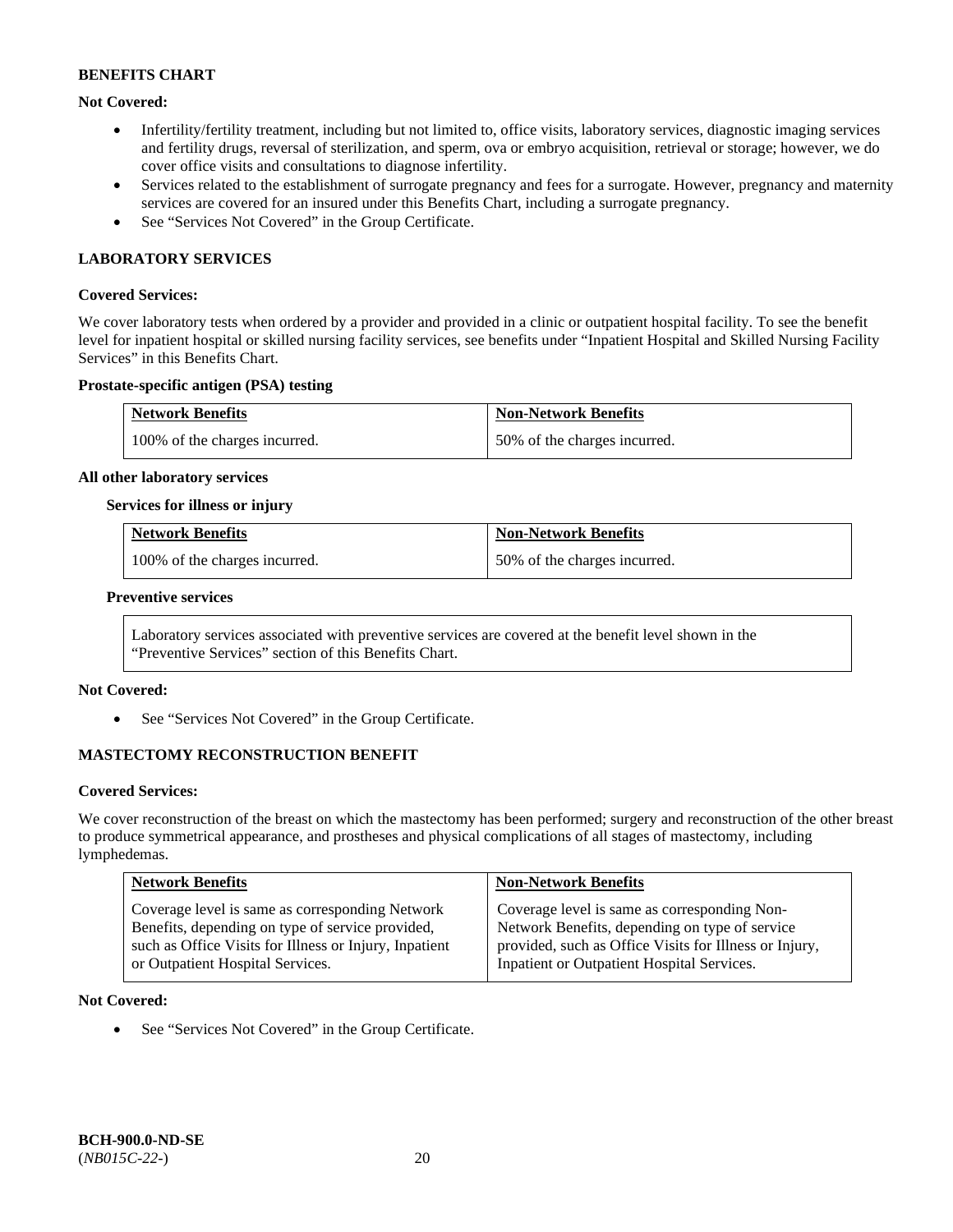# **MEDICATION THERAPY DISEASE MANAGEMENT PROGRAM**

### **Covered Services:**

If you meet our criteria for coverage, you may qualify for our Medication Therapy Disease Management program.

The program covers consultations with a designated pharmacist.

Covered services are based on established medical policies, which are subject to periodic review and modification by the medical directors. These medical policies (medical coverage criteria) are available online by logging on to your "*my*HealthPartners" account a[t healthpartners.com](http://www.healthpartners.com/) or by calling Member Services.

| <b>Network Benefits</b>                                     | <b>Non-Network Benefits</b> |
|-------------------------------------------------------------|-----------------------------|
| 100% of the charges incurred.<br>Deductible does not apply. | No coverage.                |

#### **Not Covered:**

See "Services Not Covered" in the Group Certificate.

# **OFFICE VISITS FOR ILLNESS OR INJURY**

### **Covered Services:**

We cover the following when medically necessary: professional medical and surgical services and related supplies, including biofeedback, of physicians and other health care providers; blood and blood products (unless replaced) and blood derivatives.

We cover diagnosis and treatment of illness or injury to the eyes. Where contact or eyeglass lenses are prescribed as medically necessary for the post-operative treatment of cataracts or for the treatment of aphakia, acute or chronic corneal pathology, or keratoconus, we cover the initial evaluation, lenses and fitting. Insureds must pay for lens replacement beyond the initial pair.

Services received via video, e-visit or telephone are covered under the "Telehealth/Telemedicine Services" section.

#### **Office visits**

| <b>Network Benefits</b>       | <b>Non-Network Benefits</b>  |
|-------------------------------|------------------------------|
| 100% of the charges incurred. | 50% of the charges incurred. |

#### **Convenience clinics**

| <b>Network Benefits</b>       | <b>Non-Network Benefits</b>  |
|-------------------------------|------------------------------|
| 100% of the charges incurred. | 50% of the charges incurred. |

#### **Injections administered in a physician's office, other than immunizations**

#### **Allergy injections**

| <b>Network Benefits</b>       | <b>Non-Network Benefits</b>  |
|-------------------------------|------------------------------|
| 100% of the charges incurred. | 50% of the charges incurred. |

#### **All other injections**

| <b>Network Benefits</b>       | <b>Non-Network Benefits</b>  |
|-------------------------------|------------------------------|
| 100% of the charges incurred. | 50% of the charges incurred. |

# **Not Covered:**

- Court ordered treatment.
- See "Services Not Covered" in the Group Certificate.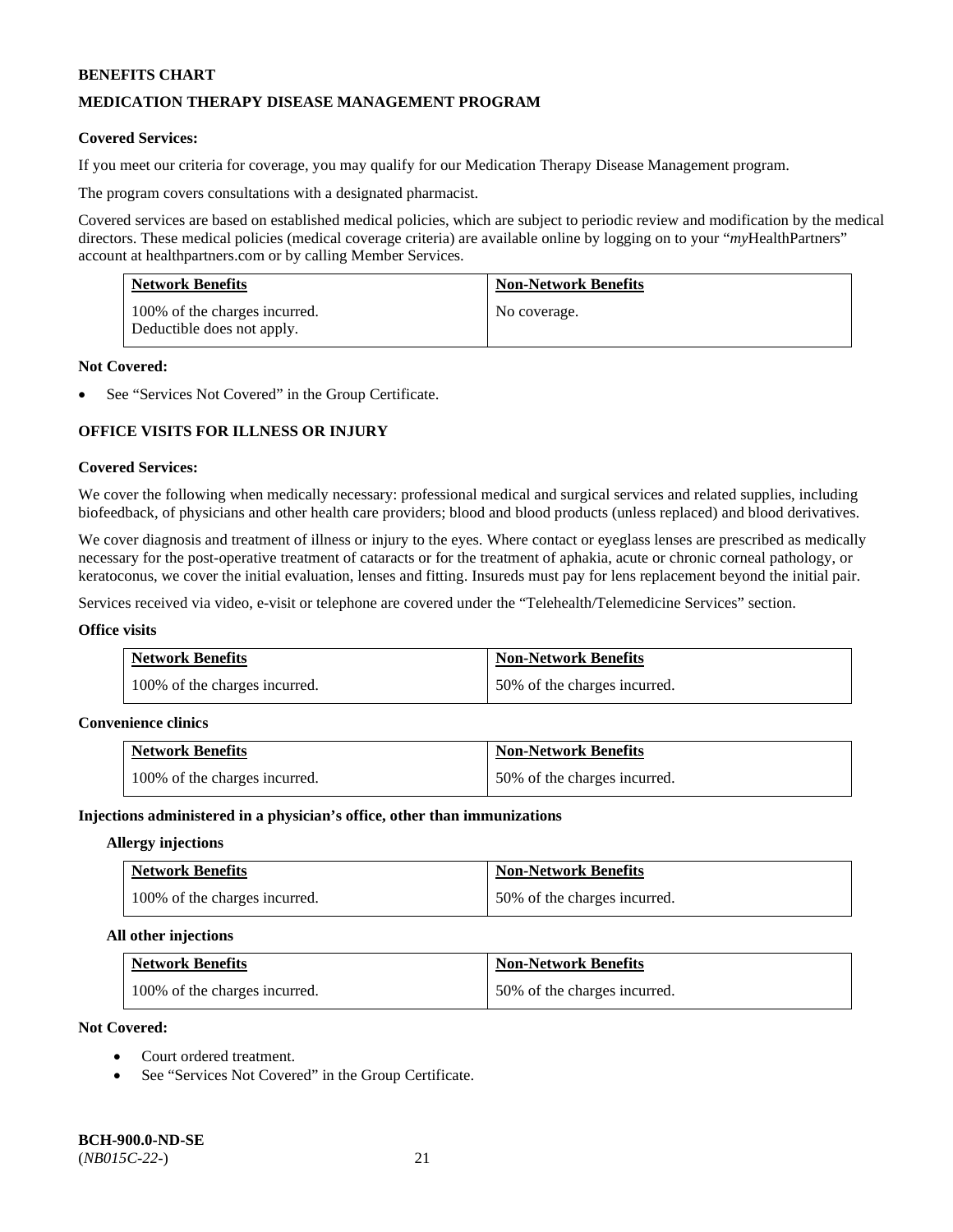# **PEDIATRIC EYEWEAR**

### **Covered Services:**

We cover pediatric eyewear for children.

Routine eye exams are covered under the "Preventive Services" section.

| <b>Network Benefits</b>       | <b>Non-Network Benefits</b> |
|-------------------------------|-----------------------------|
| 100% of the charges incurred. | No coverage.                |

### **Limitations:**

- Coverage under this provision will continue until the end of the month in which the child turns age 19.
- Limited to one of the following per calendar year:
	- o one pair of eyeglasses including one set of prescription lenses, frames from our designated eyewear collection, and anti-scratch coating; or
	- o one pair of non-disposable contact lenses; or
	- o a one-year supply of disposable contact lenses.
- Contact lens fittings are limited to two per calendar year.

### **Not Covered:**

- Frames that are not included in our designated eyewear collection. However, one pair of lenses will be covered if an insured
- chooses frames outside our designated eyewear collection.
- More than one pair of lenses or frames or non-disposable contacts per calendar year, regardless of the reason. This includes replacement of eyeglasses or contact lenses due to loss, breakage, theft, or change in prescription.
- Safety glasses or goggles for sports or vocational reasons.
- Upgrades including, but not limited to, UV protection and no-line multifocal lenses.
- See "Services Not Covered" in the Group Certificate.

# **PHYSICAL THERAPY, OCCUPATIONAL THERAPY AND SPEECH THERAPY**

# **Covered Services:**

We cover the following physical therapy, occupational therapy and speech therapy services:

- Medically necessary rehabilitative care to correct the effects of illness or injury.
- Habilitative care rendered for congenital, developmental or medical conditions which have significantly limited the successful initiation of normal speech and normal motor development.

Massage therapy which is performed in conjunction with other treatment/modalities by a physical or occupational therapist, is part of a prescribed treatment plan and is not billed separately is covered.

We cover services provided in a clinic. We also cover physical therapy provided in an outpatient hospital facility. To see the benefit level for inpatient hospital or skilled nursing facility services, see benefits under "Inpatient Hospital and Skilled Nursing Facility Services."

# **Rehabilitative care**

| <b>Network Benefits</b>       | <b>Non-Network Benefits</b>  |
|-------------------------------|------------------------------|
| 100% of the charges incurred. | 50% of the charges incurred. |

### **Maximum Visits**

- Physical Therapy is limited to 30 visits per calendar year.
- Occupational Therapy is limited to 30 visits per calendar year.
- Speech Therapy is limited to 30 visits per calendar year.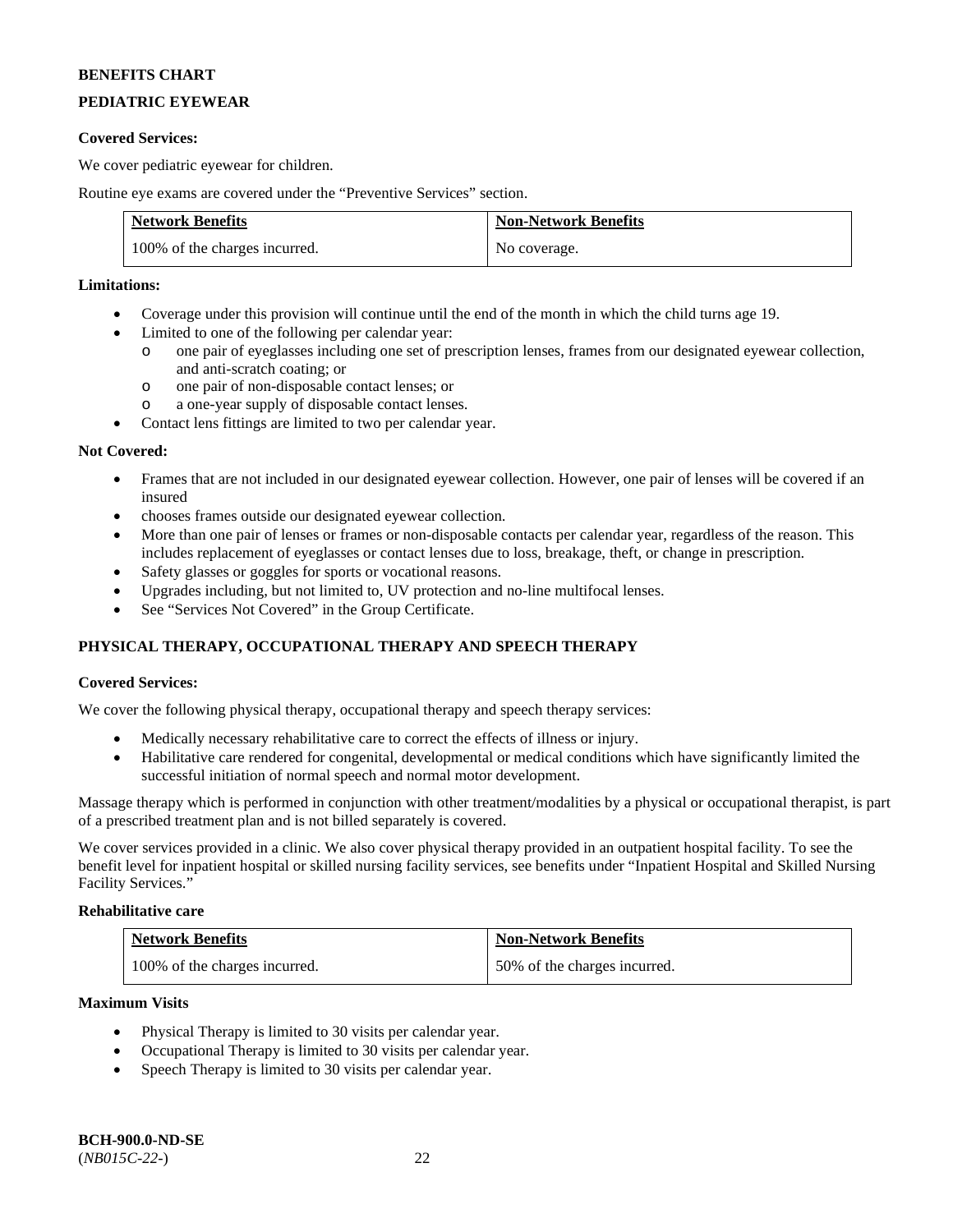### **Habilitative care**

| <b>Network Benefits</b>       | <b>Non-Network Benefits</b>  |
|-------------------------------|------------------------------|
| 100% of the charges incurred. | 50% of the charges incurred. |

### **Maximum Visits**

- Physical Therapy is limited to 30 visits per calendar year.
- Occupational Therapy is limited to 30 visits per calendar year.
- Speech Therapy is limited to 30 visits per calendar year.

### **Not Covered:**

- Massage therapy for the purpose of comfort or convenience of the insured.
- See "Services Not Covered" in the Group Certificate.

# **PRE-DIABETES DISEASE MANAGEMENT PROGRAM**

### **Covered Services:**

If you meet our criteria for coverage, you may qualify for the Pre-diabetes Disease Management Program through Omada Health. The program covers group health coaching which focuses on weight loss, exercise, behavior modification and health education at select locations determined by the plan.

| Network Benefits                                            | <b>Non-Network Benefits</b> |
|-------------------------------------------------------------|-----------------------------|
| 100% of the charges incurred.<br>Deductible does not apply. | Not applicable.             |

# **Not Covered:**

• See "Services Not Covered" in the Group Certificate.

# **PRESCRIPTION DRUG SERVICES**

#### **Covered Services:**

We cover prescription drugs and medications, which can be self-administered or are administered in a physician's office. We cover off-label use of formulary drugs to treat cancer if the drug is recognized for the treatment of cancer in an authoritative compendia used by the Medicare program and when an appropriate level of evidence or medical necessity is met.

# **For Network benefits, drugs and medications must be obtained at a Network Pharmacy.**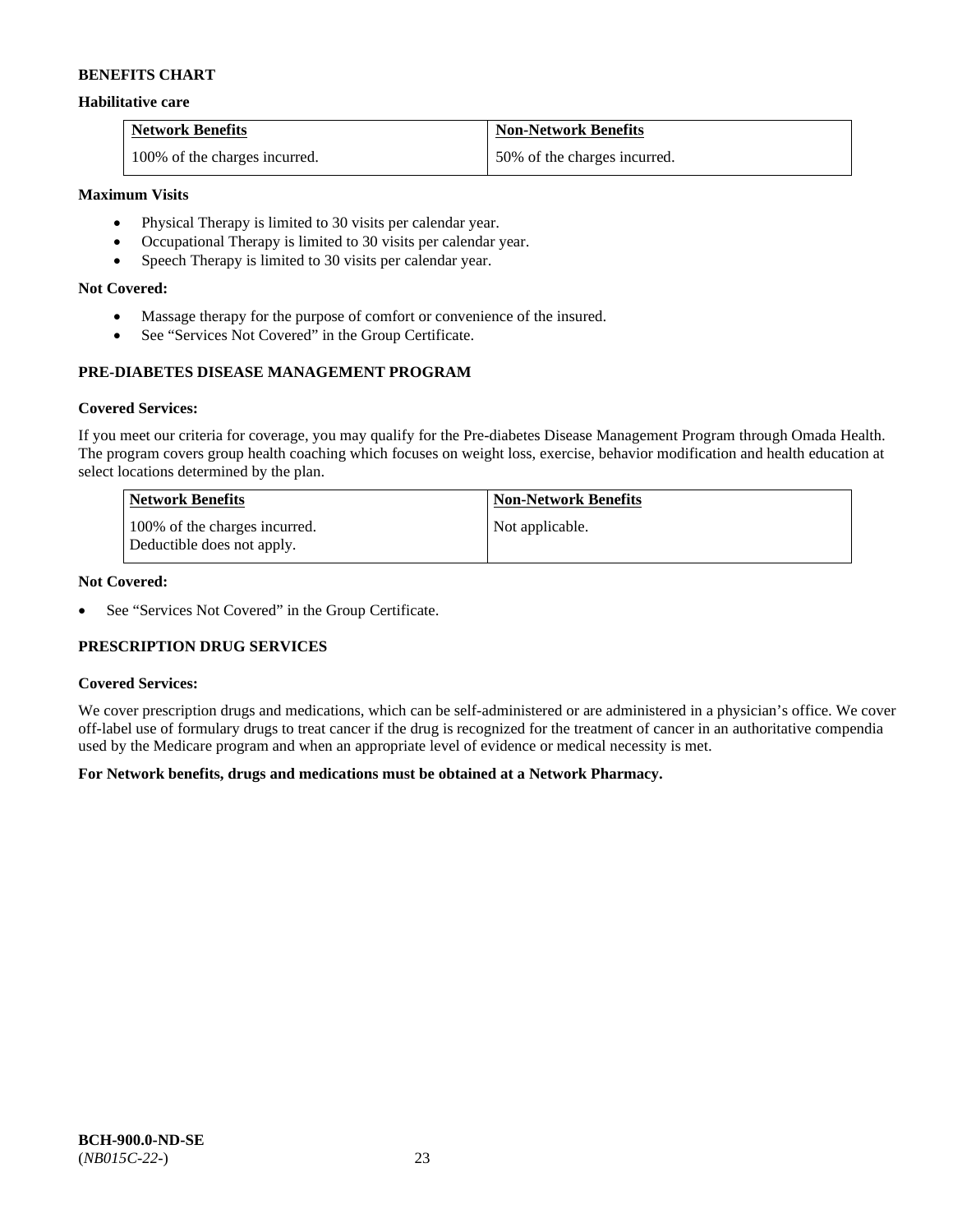**If a copayment is required, you must pay one copayment for each 31-day supply, or portion thereof unless otherwise indicated below.** 

# **Outpatient drugs (except as specified below)**

### **Drugs on the Preventive Drug List**

| <b>Network Benefits</b>                                                                                                                                            | <b>Non-Network Benefits</b>  |
|--------------------------------------------------------------------------------------------------------------------------------------------------------------------|------------------------------|
| Generic formulary drugs from the Preventive Drug<br>List are covered at 100% of the charges incurred.<br>Deductible does not apply.                                | 50% of the charges incurred. |
| Brand name formulary drugs from the Preventive<br>Drug List are covered at 100% of the charges<br>incurred, subject to your copayment of \$60 per<br>prescription. |                              |
| In no event will your cost for a formulary insulin<br>drug exceed \$25.                                                                                            |                              |
| Deductible does not apply.                                                                                                                                         |                              |

### **All other drugs**

| <b>Network Benefits</b>                                                                          | <b>Non-Network Benefits</b>  |
|--------------------------------------------------------------------------------------------------|------------------------------|
| All other formulary drugs are covered at 100% of the<br>charges incurred.<br>Deductible applies. | 50% of the charges incurred. |
| Non-formulary drugs are covered at 80% of the<br>charges incurred.<br>Deductible applies.        |                              |

### **Mail order drugs**

| <b>Network Benefits</b>                                                                                                                                                                                                                                  | <b>Non-Network Benefits</b>                                                       |
|----------------------------------------------------------------------------------------------------------------------------------------------------------------------------------------------------------------------------------------------------------|-----------------------------------------------------------------------------------|
| For your convenience, you may also get up to a 93-<br>day supply of outpatient prescription drugs that can<br>be self-administered through the designated mail<br>order service.<br>Specialty Drugs are not available through the mail<br>order service. | Mail order drugs are only available through the<br>designated mail order service. |

# **Specialty drugs that are self-administered**

| <b>Network Benefits</b>       | <b>Non-Network Benefits</b> |
|-------------------------------|-----------------------------|
| 100% of the charges incurred. | No coverage.                |

For Network Benefits, Specialty Drugs are limited to drugs on the specialty drug list and must be obtained from a designated vendor.

# **Drugs for the treatment of growth deficiency**

| <b>Network Benefits</b>       | <b>Non-Network Benefits</b>  |
|-------------------------------|------------------------------|
| 100% of the charges incurred. | 50% of the charges incurred. |

For Network Benefits, Growth Deficiency Drugs are limited to drugs on the specialty drug list and must be obtained from a designated vendor.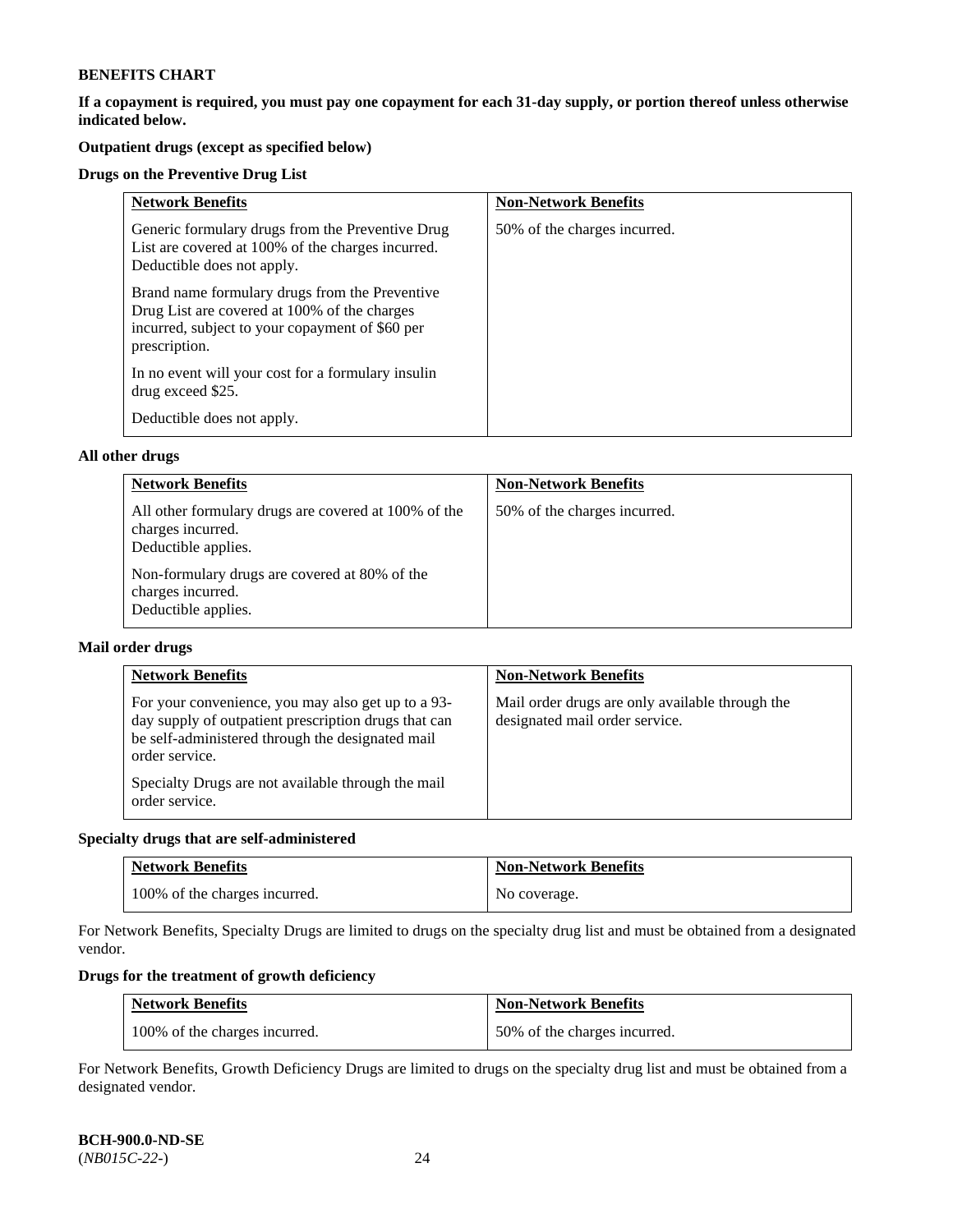**Tobacco cessation drugs are covered for all FDA-approved tobacco cessation drugs (including over-the-counter drugs) for a minimum of 90 days**

| <b>Network Benefits</b>                                     | <b>Non-Network Benefits</b>  |
|-------------------------------------------------------------|------------------------------|
| 100% of the charges incurred.<br>Deductible does not apply. | 50% of the charges incurred. |

### **Contraceptive drugs**

| <b>Network Benefits</b>                                                                                                                                            | <b>Non-Network Benefits</b>  |
|--------------------------------------------------------------------------------------------------------------------------------------------------------------------|------------------------------|
| 100% of the charges incurred for formulary drugs.<br>Deductible does not apply.                                                                                    | 50% of the charges incurred. |
| If a physician requests that a non-formulary<br>contraceptive drug be dispensed as written, the drug<br>will be covered at 100%, not subject to the<br>deductible. |                              |

**ACA preventive medications.** We cover preventive medications currently recommended by USPSTF with an A or B rating if they are prescribed by your medical provider and they are listed on our Commercial ACA Preventive Drug List. Preventive medications are subject to periodic review and modification. Changes would be effective in accordance with the federal rules and reflected in our current medical coverage criteria for preventive care services.

| <b>Network Benefits</b>                                     | <b>Non-Network Benefits</b>  |
|-------------------------------------------------------------|------------------------------|
| 100% of the charges incurred.<br>Deductible does not apply. | 50% of the charges incurred. |

### **Limitations:**

- Certain drugs may require prior authorization as indicated on the formulary. HealthPartners may require prior authorization for the drug and also the site where the drug will be provided. Certain drugs are subject to our utilization review process and quantity limits as indicated on our formulary.
- Certain non-formulary drugs require prior authorization. In addition, certain drugs may be subject to any quantity limits applied as part of our trial program. The trial drug program applies to new prescriptions for certain drugs which have high toxicity, low tolerance, high costs and/or high potential for waste. Trial drugs are indicated on the formulary and/or the Specialty Drug List. Your first fill of a trial drug may be limited to less than a month supply. If the drug is well tolerated and effective, you will receive the remainder of your first month supply.
- If an insured requests a brand name drug when there is a generic equivalent, the brand name drug will be covered up to the charge that would apply to the generic drug, minus any required copayment. If a physician requests that a brand name drug be dispensed as written, the drug will be paid at the non-formulary benefit.
- We may require insureds to try over-the-counter (OTC) drug alternatives before approving more costly formulary prescription drugs.
- Unless otherwise specified in the Prescription Drug Services section, you may receive up to a 31-day supply per prescription.
- New prescriptions to treat certain chronic conditions are limited to a 31-day supply.
- No more than a 31-day supply of Specialty Drugs will be covered and dispensed at a time unless it is a manufacturer supplied drug that cannot be split that supplies the insured with more than a 31 day supply.

# **Not Covered:**

- Replacement of prescription drugs, medications, equipment and supplies due to loss, damage or theft.
- Nonprescription (over the counter) drugs or medications, including, but not limited to, vitamins, supplements, homeopathic remedies, and non-FDA approved drugs, unless listed on the formulary and prescribed by a physician or legally authorized health care provider under applicable state and federal law. In addition, if the Insured obtains a prescription, this exclusion does not include aspirin to prevent cardiovascular disease for men and women of certain ages; folic acid supplements for women who may become pregnant; fluoride chemoprevention supplements for children without fluoride in their water source; and iron supplements for children age 6-12 months who are at risk for anemia.
- All drugs used for the treatment of sexual dysfunction.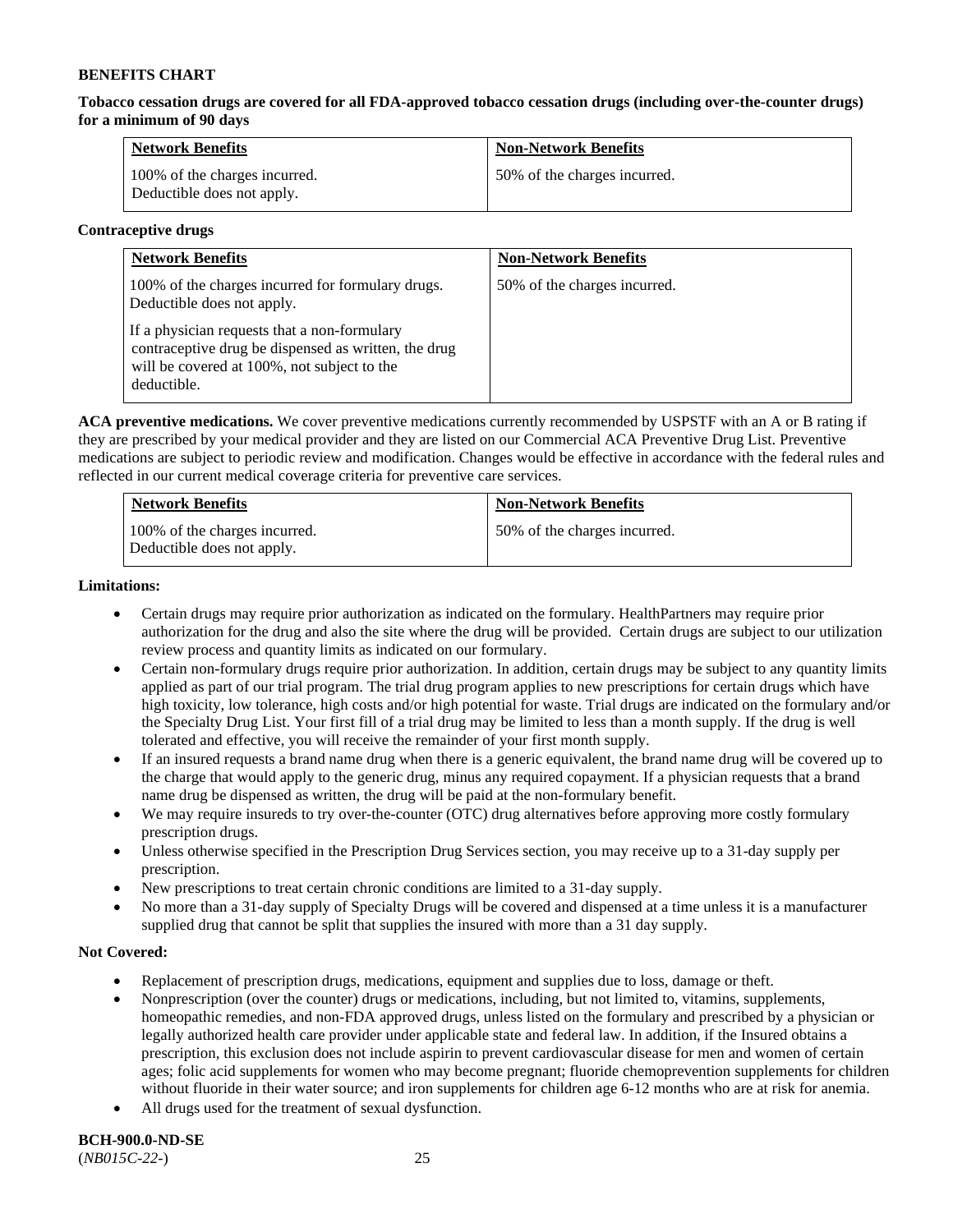- Fertility drugs.
- Medical cannabis.
- Drugs on the Excluded Drug List. The Excluded Drug List includes select drugs within a therapy class that are not eligible for coverage. This includes drugs that may be excluded for certain indications. The Excluded Drug List is available at [healthpartners.com.](http://www.healthpartners.com/)
- Drugs that are newly approved by the FDA until they are reviewed and approved by HealthPartners Pharmacy and Therapeutics Committee.
- Medical devices approved by the FDA will not be covered under the Prescription Drug Services section unless they are on our formulary. Covered medical devices are generally submitted and reimbursed under your medical benefits.
- See "Services Not Covered" in the Group Certificate.

# **PREVENTIVE SERVICES**

# **Applicable Definitions:**

**Routine Preventive Services** are routine healthcare services that include screenings, check-ups and counseling to prevent illness, disease or other health problems before symptoms occur.

**Diagnostic Services** are services to help a provider understand your symptoms, diagnose illness and decide what treatment may be needed. They may be the same services that are listed as preventive services, but they are being used as diagnostic services. Your provider will determine if these services are preventive or diagnostic. These services are not preventive if received as part of a visit to diagnose, manage or maintain an acute or chronic medical condition, illness or injury. When that occurs, unless indicated below, standard deductibles, copayments or coinsurance apply.

# **Covered Services:**

We cover preventive services that meet any of the requirements under the Affordable Care Act (ACA) shown in the bulleted items below. These preventive services are covered at 100% under the network benefits with no deductible, copayments or coinsurance. If a preventive service is not required by the ACA and it is covered at a lower benefit level or if a group qualifies for an exemption or accommodation for certain benefits under the ACA, it will be specified below. Preventive benefits mandated under the ACA are subject to periodic review and modification. Changes would be effective in accordance with the federal rules. Preventive services mandated by the ACA include:

- Evidence-based items or services that have in effect a rating of A or B in the current recommendations of the United States Preventive Services Task Force with respect to the individual;
- Immunizations for routine use in children, adolescents and adults that have in effect a recommendation from the Advisory Committee on Immunization Practices of the Centers for Disease Control and Prevention with respect to the individual;
- With respect to infants, children and adolescents, evidence-informed preventive care and screenings provided for in comprehensive guidelines supported by the Health Resources and Services Administration; and
- With respect to women, preventive care and screenings provided for in comprehensive guidelines supported by the Health Resources and Services Administration.

Covered services are based on established medical policies, which are subject to periodic review and modification by the medical or dental directors. These medical policies (medical coverage criteria) are available by calling Member Services, or logging on to your "*my*HealthPartners" account at [healthpartners.com.](http://www.healthpartners.com/) 

ACA and state mandated preventive services are covered as follows:

**Routine health exams and periodic health assessments.** A physician or health care provider will counsel you as to how often health assessments are needed based on age, sex and health status. This includes screening and counseling for tobacco use and all FDA approved tobacco cessation medications including over-the-counter drugs (as shown in the Prescription Drug Services section).

| <b>Network Benefits</b>                                     | <b>Non-Network Benefits</b>  |
|-------------------------------------------------------------|------------------------------|
| 100% of the charges incurred.<br>Deductible does not apply. | 50% of the charges incurred. |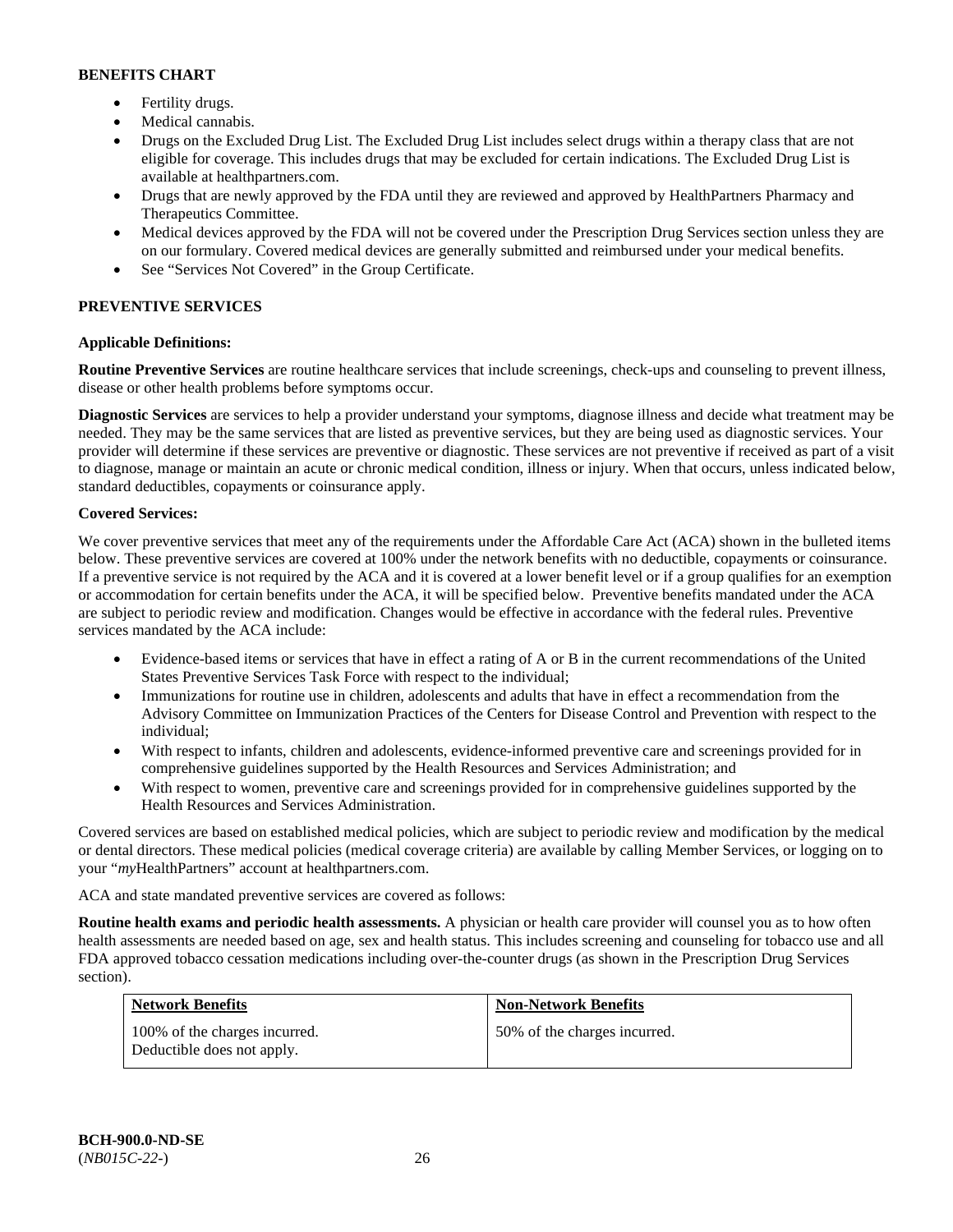**Child health supervision services.** This includes pediatric preventive services such as newborn screenings, appropriate immunizations, developmental assessments and laboratory services appropriate to the age of the child from birth to 72 months and appropriate immunizations to age 18.

| <b>Network Benefits</b>                                     | <b>Non-Network Benefits</b>  |
|-------------------------------------------------------------|------------------------------|
| 100% of the charges incurred.<br>Deductible does not apply. | 50% of the charges incurred. |

### **Routine prenatal care and exams**.

| <b>Network Benefits</b>                                     | <b>Non-Network Benefits</b>  |
|-------------------------------------------------------------|------------------------------|
| 100% of the charges incurred.<br>Deductible does not apply. | 50% of the charges incurred. |

**Routine postnatal care.** This includes health exams, assessments, education and counseling relating to the period immediately after childbirth.

| <b>Network Benefits</b>                                     | <b>Non-Network Benefits</b>  |
|-------------------------------------------------------------|------------------------------|
| 100% of the charges incurred.<br>Deductible does not apply. | 50% of the charges incurred. |

**Routine screening procedures for cancer.** This includes colorectal screening, digital rectal examinations, or other cancer screenings recommended by the USPSTF with an A or B rating. Women's preventive health services below describe additional routine screening procedures for cancer.

| <b>Network Benefits</b>                                     | <b>Non-Network Benefits</b>  |
|-------------------------------------------------------------|------------------------------|
| 100% of the charges incurred.<br>Deductible does not apply. | 50% of the charges incurred. |

**Professional voluntary family planning services.** This includes services to prevent or delay a pregnancy, including counseling and education. Services must be provided by a licensed provider.

| <b>Network Benefits</b>                                     | <b>Non-Network Benefits</b>  |
|-------------------------------------------------------------|------------------------------|
| 100% of the charges incurred.<br>Deductible does not apply. | 50% of the charges incurred. |

# **Adult immunizations**

| <b>Network Benefits</b>                                     | <b>Non-Network Benefits</b>  |
|-------------------------------------------------------------|------------------------------|
| 100% of the charges incurred.<br>Deductible does not apply. | 50% of the charges incurred. |

**Women's preventive health services.** This includes mammograms, screenings for cervical cancer (pap smears), breast pumps, human papillomavirus (HPV) testing, counseling for sexually transmitted infections, counseling and screening for human immunodeficiency virus (HIV), and all FDA approved contraceptive methods as prescribed by a doctor, sterilization procedures, education and counseling (see the "Prescription Drug Services" section for coverage of oral contraceptive drugs). For women whose family history is associated with an increased risk for BRCA1 or BRCA2 gene mutations, we cover genetic counseling and BRCA screening without cost sharing, if appropriate and as determined by a physician.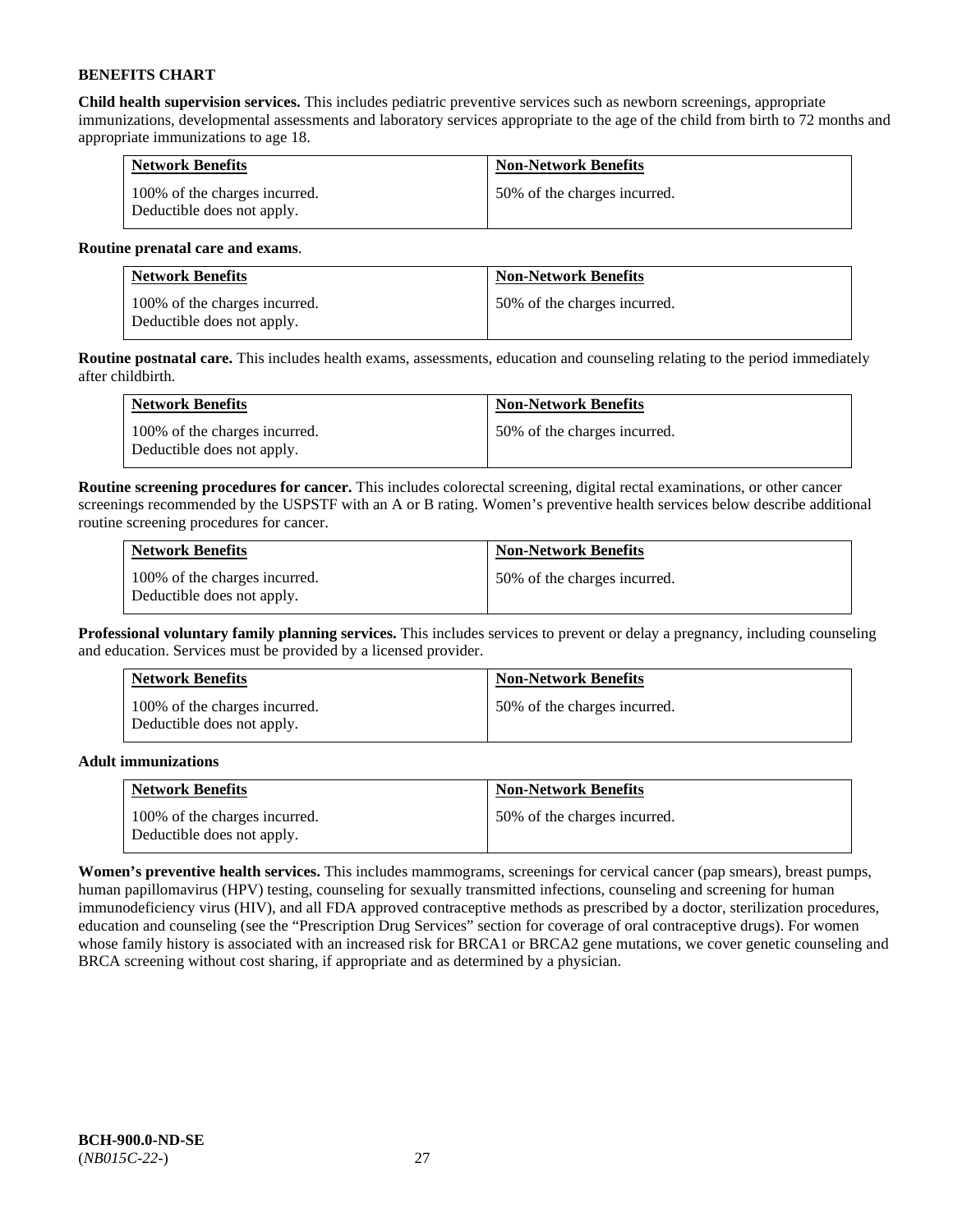With respect to mammograms, we cover no less than the following:

- One baseline mammogram examination for each woman who is at least thirty-five but less than forty years of age.
- One mammogram examination every year, or more frequently if ordered by a physician, for each woman who is at least forty years of age.

| <b>Network Benefits</b>                                     | <b>Non-Network Benefits</b>  |
|-------------------------------------------------------------|------------------------------|
| 100% of the charges incurred.<br>Deductible does not apply. | 50% of the charges incurred. |

**Obesity screening and management.** We cover obesity screening and counseling for all ages during a routine preventive care exam. If you are age 18 or older and have a body mass index of 30 or more, we also cover intensive obesity management to help you lose weight. Your primary care doctor can coordinate these services.

| <b>Network Benefits</b>                                     | <b>Non-Network Benefits</b>  |
|-------------------------------------------------------------|------------------------------|
| 100% of the charges incurred.<br>Deductible does not apply. | 50% of the charges incurred. |

# **In addition to any ACA or state mandated preventive services referenced above, we cover the following eligible services:**

# **Routine eye and hearing exams**

| <b>Network Benefits</b>                                     | <b>Non-Network Benefits</b>  |
|-------------------------------------------------------------|------------------------------|
| 100% of the charges incurred.<br>Deductible does not apply. | 50% of the charges incurred. |

**Ovarian cancer surveillance tests for women who are at risk.** "At risk for ovarian cancer" means (1) having a family history that includes any of the following: one or more first-degree or second-degree relatives with ovarian cancer, clusters of female relatives with breast cancer or nonpolyposis colorectal cancer; or (2) testing positive for BRCA1 or BRCA2 mutations. "Surveillance tests for ovarian cancer" means annual screening using: CA-125 serum tumor marker testing, transvaginal ultrasound, pelvic examination or other proven ovarian cancer screening tests currently being evaluated by the federal Food and Drug Administration or by the National Cancer Institute.

| <b>Network Benefits</b>                         | <b>Non-Network Benefits</b>                      |
|-------------------------------------------------|--------------------------------------------------|
| Coverage level is same as corresponding Network | Coverage level is same as corresponding Non-     |
| Benefit, depending on type of service provided, | Network Benefit, depending on type of service    |
| such as Diagnostic Imaging Services, Laboratory | provided, such as Diagnostic Imaging Services,   |
| Services Office Visits for Illness or Injury or | Laboratory Services Office Visits for Illness or |
| Preventive Services.                            | Injury or Preventive Services.                   |

**Peak flow meters for insureds diagnosed with asthma.** Must be prescribed by a licensed provider.

| <b>Network Benefits</b>                                     | <b>Non-Network Benefits</b>  |
|-------------------------------------------------------------|------------------------------|
| 100% of the charges incurred.<br>Deductible does not apply. | 50% of the charges incurred. |

**Glucose meters prescribed by a licensed provider** (other than continuous glucose monitoring systems which are covered under the section "Diabetic Equipment and Supplies")

| <b>Network Benefits</b>                                                                       | <b>Non-Network Benefits</b>  |
|-----------------------------------------------------------------------------------------------|------------------------------|
| 100% of the charges incurred.<br>Deductible does not apply.                                   | 50% of the charges incurred. |
| Glucose meters are limited to meters on the formulary<br>and must be obtained from a pharmacy |                              |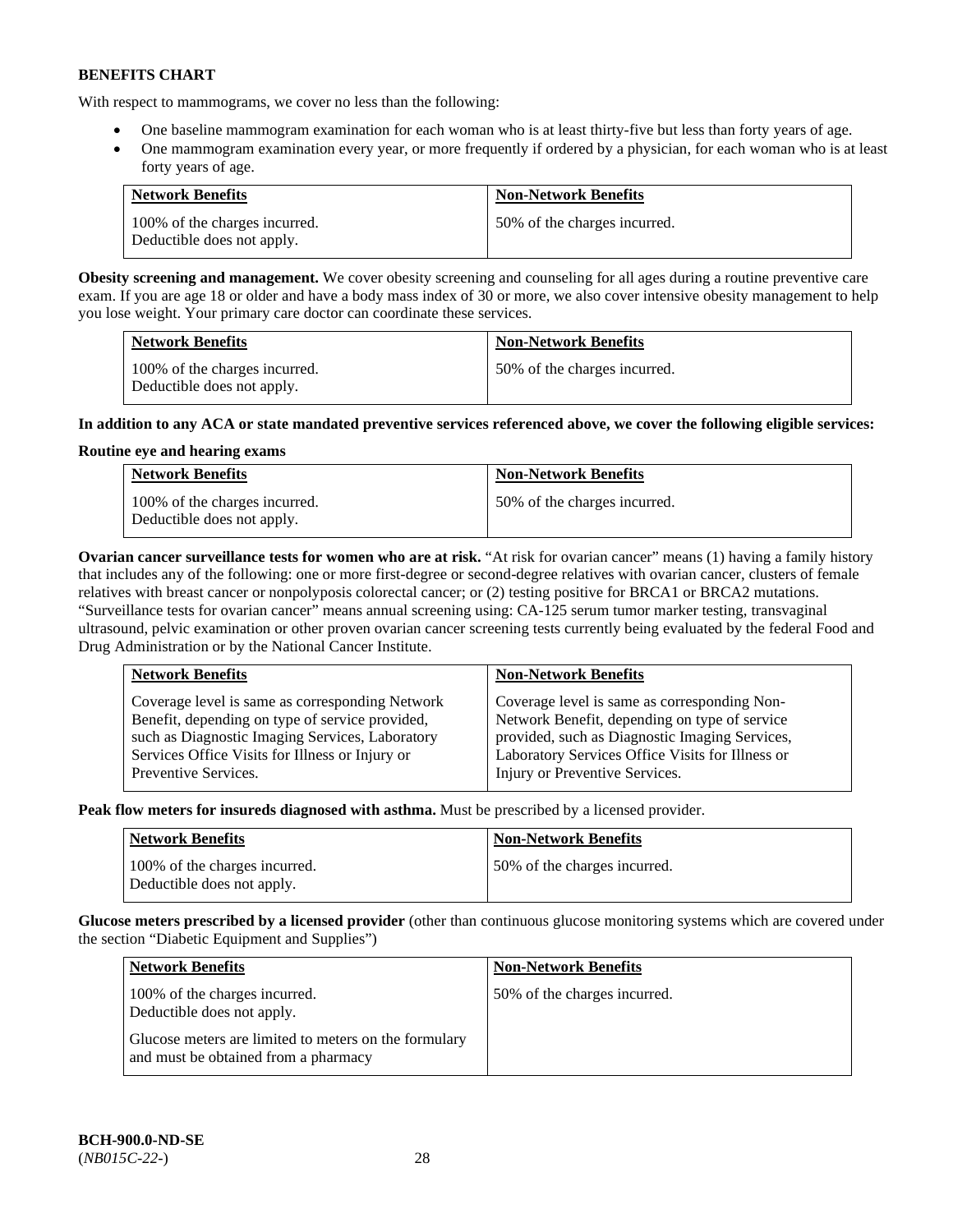#### **Retinopathy screening for insureds diagnosed with diabetes**

| <b>Network Benefits</b>                                     | <b>Non-Network Benefits</b>  |
|-------------------------------------------------------------|------------------------------|
| 100% of the charges incurred.<br>Deductible does not apply. | 50% of the charges incurred. |

### **Hemoglobin A1C testing for insureds diagnosed with diabetes**

| <b>Network Benefits</b>                                     | <b>Non-Network Benefits</b>  |
|-------------------------------------------------------------|------------------------------|
| 100% of the charges incurred.<br>Deductible does not apply. | 50% of the charges incurred. |

### **International normalized ratio (INR) testing for insureds diagnosed with liver disease and/or bleeding disorders**

| Network Benefits                                            | <b>Non-Network Benefits</b>  |
|-------------------------------------------------------------|------------------------------|
| 100% of the charges incurred.<br>Deductible does not apply. | 50% of the charges incurred. |

### **Low-density lipoprotein (LDL) testing for insureds diagnosed with heart disease**

| <b>Network Benefits</b>                                     | <b>Non-Network Benefits</b>  |
|-------------------------------------------------------------|------------------------------|
| 100% of the charges incurred.<br>Deductible does not apply. | 50% of the charges incurred. |

# **Limitations:**

• Services are not preventive if received as part of a visit to diagnose, manage or maintain an acute or chronic medical condition, illness or injury. When that occurs, unless otherwise indicated above, standard deductibles, copayments or coinsurance apply.

#### **Not Covered:**

• See "Services Not Covered" in the Group Certificate.

# **TELEHEALTH/TELEMEDICINE SERVICES**

### **Definitions:**

**Telehealth, Telemedicine, or Virtual Care.** This is a means of communication between a health care professional and a patient. This includes the use of secure electronic information, imaging, and communication technologies, including:

- interactive audio or audio-video
- interactive audio with store-and-forward technology
- chat-based and email-based systems
- physician-to-physician consultation
- patient education
- data transmission
- data interpretation
- digital diagnostics (algorithm-enabled diagnostic support)
- digital therapeutics (the use of personal health devices and sensors, either alone or in combination with conventional drug
- therapies, for disease prevention and management)

### Services can be delivered:

Synchronously: the patient and health care professional are engaging with one another at the same time; or Asynchronously: the patient and health care professional engage with each other at different points in time.

**Telephone Visits.** Live, synchronous, interactive encounters over the telephone between a patient and a healthcare provider.

**BCH-900.0-ND-SE** (*NB015C-22-*) 29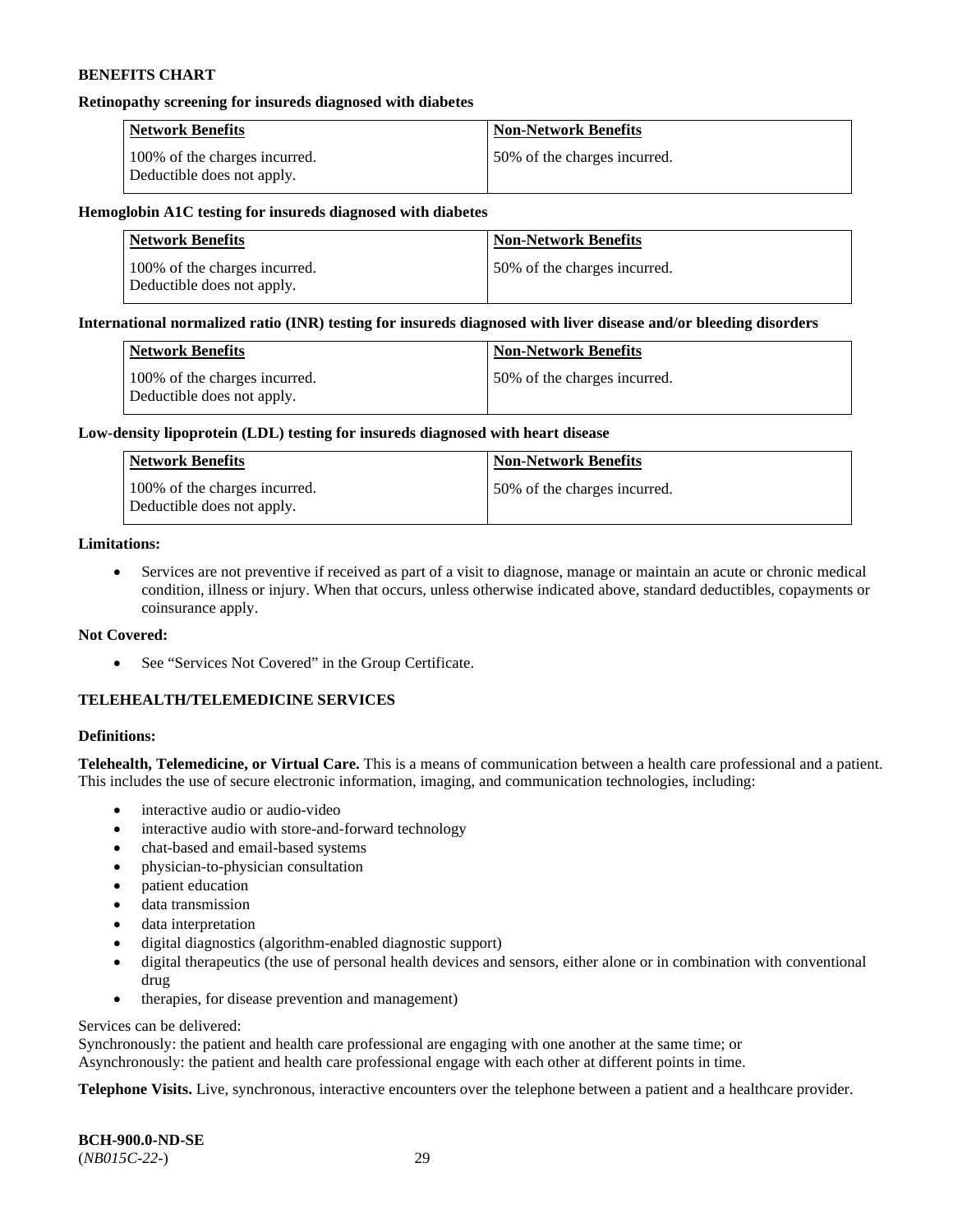**E-visit or chat-based visits.** Asynchronous online or mobile app encounters to discuss a patient's personal health information, vital signs, and other physiologic data or diagnostic images. The healthcare provider reviews and delivers a consultation, diagnosis, prescription or treatment plan after reviewing the patient's visit information.

**Virtuwell<sup>®</sup>**. This is an online service for you to receive a diagnosis and treatment for certain conditions, such as a cold, flu, ear pain and sinus infections. You may access the Virtuwell website at [virtuwell.com.](https://www.virtuwell.com/)

**Video Visits.** Live, synchronous, interactive encounters using secure web-based video between a patient and a healthcare provider.

#### **Covered Services:**

The Plan covers the following methods of receiving care for services that would be eligible under the Plan if the service were provided in person.

#### **Scheduled telephone visits**

| <b>Network Benefits</b>       | <b>Non-Network Benefits</b>  |
|-------------------------------|------------------------------|
| 100% of the charges incurred. | 50% of the charges incurred. |

#### **E-visits**

#### **Access to online care through Virtuwell at [virtuwell.com](https://www.virtuwell.com/)**

| <b>Network Benefits</b>       | <b>Non-Network Benefits</b> |
|-------------------------------|-----------------------------|
| 100% of the charges incurred. | Not applicable.             |

#### **All other E-visits**

| <b>Network Benefits</b>       | <b>Non-Network Benefits</b>  |
|-------------------------------|------------------------------|
| 100% of the charges incurred. | 50% of the charges incurred. |

#### **Video visits**

| <b>Network Benefits</b>                                | <b>Non-Network Benefits</b>                            |
|--------------------------------------------------------|--------------------------------------------------------|
| Coverage level is same as corresponding Network        | Coverage level is same as corresponding Non-           |
| Benefits, depending on type of service provided        | Network Benefits, depending on type of service         |
| such as Office Visits for Illness or Injury, Inpatient | provided, such as Office Visits for Illness or Injury, |
| or Outpatient Hospital Services.                       | Inpatient or Outpatient Hospital Services.             |

# **Not Covered:**

• See "Services Not Covered" in the Group Certificate.

#### **TRANSPLANT SERVICES**

#### **Applicable Definitions:**

**Autologous.** This is when the source of cells is from the individual's own marrow or stem cells.

**Allogeneic.** This is when the source of cells is from a related or unrelated donor's marrow or stem cells.

**Autologous Bone Marrow Transplant.** This is when the bone marrow is harvested from the individual and stored. The patient undergoes treatment which includes tumor ablation with high-dose chemotherapy and/or radiation. The bone marrow is reinfused (transplanted).

**Allogeneic Bone Marrow Transplant.** This is when the bone marrow is harvested from the related or unrelated donor and stored. The patient undergoes treatment which includes tumor ablation with high-dose chemotherapy and/or radiation. The bone marrow is reinfused (transplanted).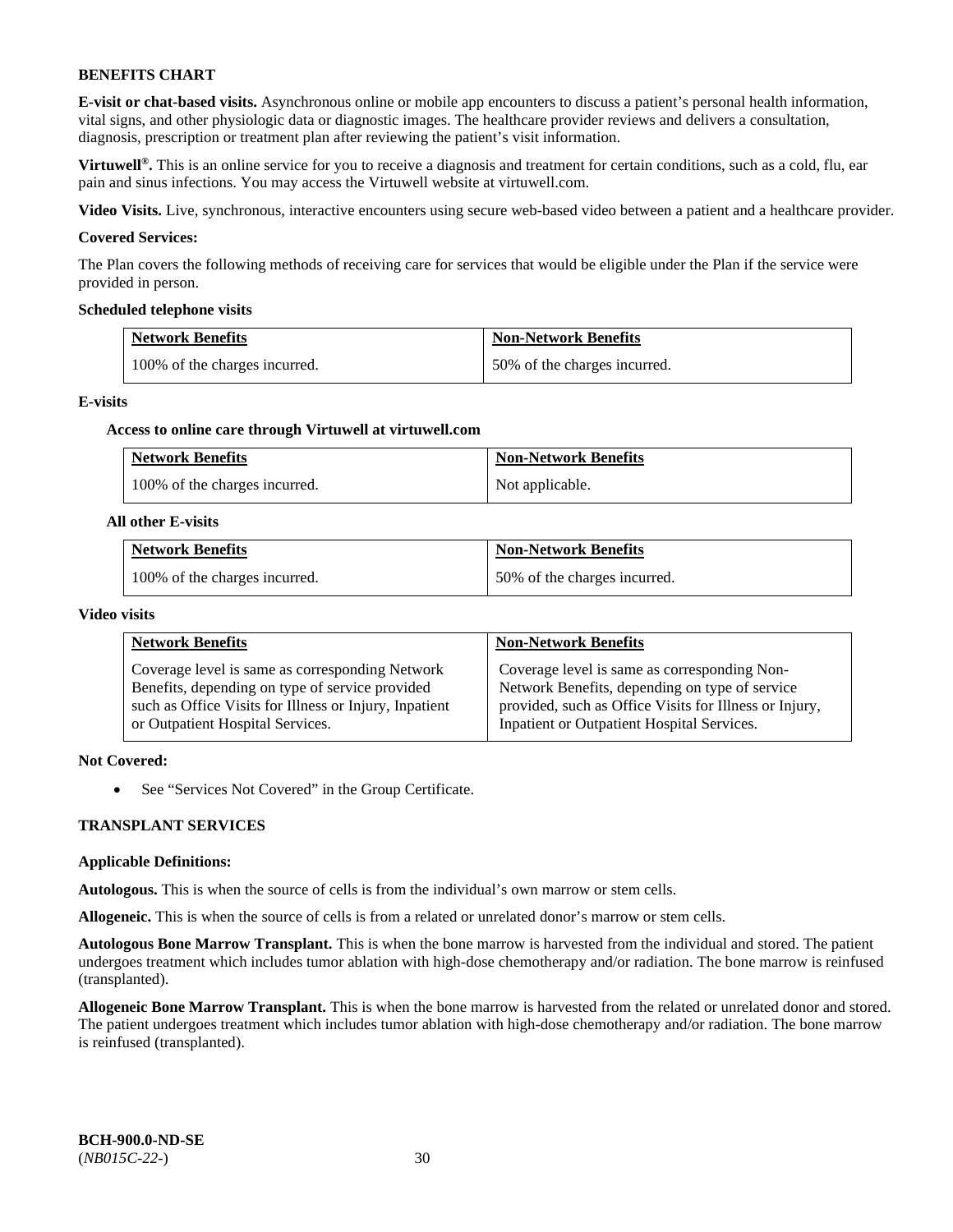**Autologous/Allogeneic Stem Cell Support.** This is a treatment process that includes stem cell harvest from either bone marrow or peripheral blood, tumor ablation with high-dose chemotherapy and/or radiation, stem cell reinfusion, and related care. Autologous/allogeneic bone marrow transplantation and high dose chemotherapy with peripheral stem cell rescue/support are considered to be autologous/allogeneic stem cell support.

**Designated Transplant Center.** This is any health care provider, group or association of health care providers designated by us to provide services, supplies or drugs for specified transplants for our insureds.

**Transplant Services.** This is transplantation (including retransplants) of the human organs or tissue listed below, including all related post-surgical treatment, follow-up care and drugs and multiple transplants for a related cause. Transplant services do not include other organ or tissue transplants or surgical implantation of mechanical devices functioning as a human organ, except surgical implantation of an FDA approved Ventricular Assist Device (VAD) or total artificial heart, functioning as a temporary bridge to heart transplantation.

# **Prior authorization is required prior to consultation to support coordination of care and benefits.**

# **Covered Services:**

We cover eligible transplant services (as defined above) while you are covered under this Certificate. Transplants that will be considered for coverage are limited to the following:

- Kidney transplants for end-stage disease.
- Cornea transplants for end-stage disease.
- Heart transplants for end-stage disease.
- Lung transplants or heart/lung transplants for: (1) primary pulmonary hypertension; (2) Eisenmenger's syndrome; (3) end-stage pulmonary fibrosis; (4) alpha 1 antitrypsin disease; (5) cystic fibrosis; and (6) emphysema.
- Liver transplants for: (1) biliary atresia in children; (2) primary biliary cirrhosis; (3) post-acute viral infection (including hepatitis A, hepatitis B antigen e negative and hepatitis C) causing acute atrophy or post-necrotic cirrhosis; (4) primary sclerosing cholangitis; (5) alcoholic cirrhosis; and (6) hepatocellular carcinoma.
- Allogeneic bone marrow transplants or peripheral stem cell support associated with high dose chemotherapy for: (1) acute myelogenous leukemia; (2) acute lymphocytic leukemia; (3) chronic myelogenous leukemia; (4) severe combined immunodeficiency disease; (5) Wiskott-Aldrich syndrome; (6) aplastic anemia; (7) sickle cell anemia; (8) non-relapsed or relapsed non-Hodgkin's lymphoma; (9) multiple myeloma; and (10) testicular cancer.
- Autologous bone marrow transplants or peripheral stem cell support associated with high-dose chemotherapy for: (1) acute leukemias; (2) non-Hodgkin's lymphoma; (3) Hodgkin's disease; (4) Burkitt's lymphoma; (5) neuroblastoma; (6) multiple myeloma; (7) chronic myelogenous leukemia; and (8) non-relapsed non-Hodgkin's lymphoma.
- Pancreas transplants for simultaneous pancreas-kidney transplants for diabetes, pancreas after kidney, living related segmental simultaneous pancreas kidney transplantation and pancreas transplant alone.

To receive Network Benefits, charges for transplant services must be incurred at a Designated Transplant Center.

The transplant-related treatment provided, including expenses incurred for directly related donor services, shall be subject to and in accordance with the provisions, limitations, maximum and other terms of this Benefits Chart.

Medical and hospital expenses of the donor are covered only when the recipient is an insured and the transplant and directly related donor expenses have been prior authorized for coverage. Treatment of medical complications that may occur to the donor are not covered. Donors are not considered insureds, and are therefore not eligible for the rights afforded to insureds under the Group Certificate.

The list of eligible transplant services and coverage determinations are based on established medical policies, which are subject to periodic review and modifications by the medical director.

| <b>Network Benefits</b>                          | <b>Non-Network Benefits</b>                             |
|--------------------------------------------------|---------------------------------------------------------|
| See Network Inpatient Hospital Services benefit. | See Non-Network Inpatient Hospital Services<br>benefit. |